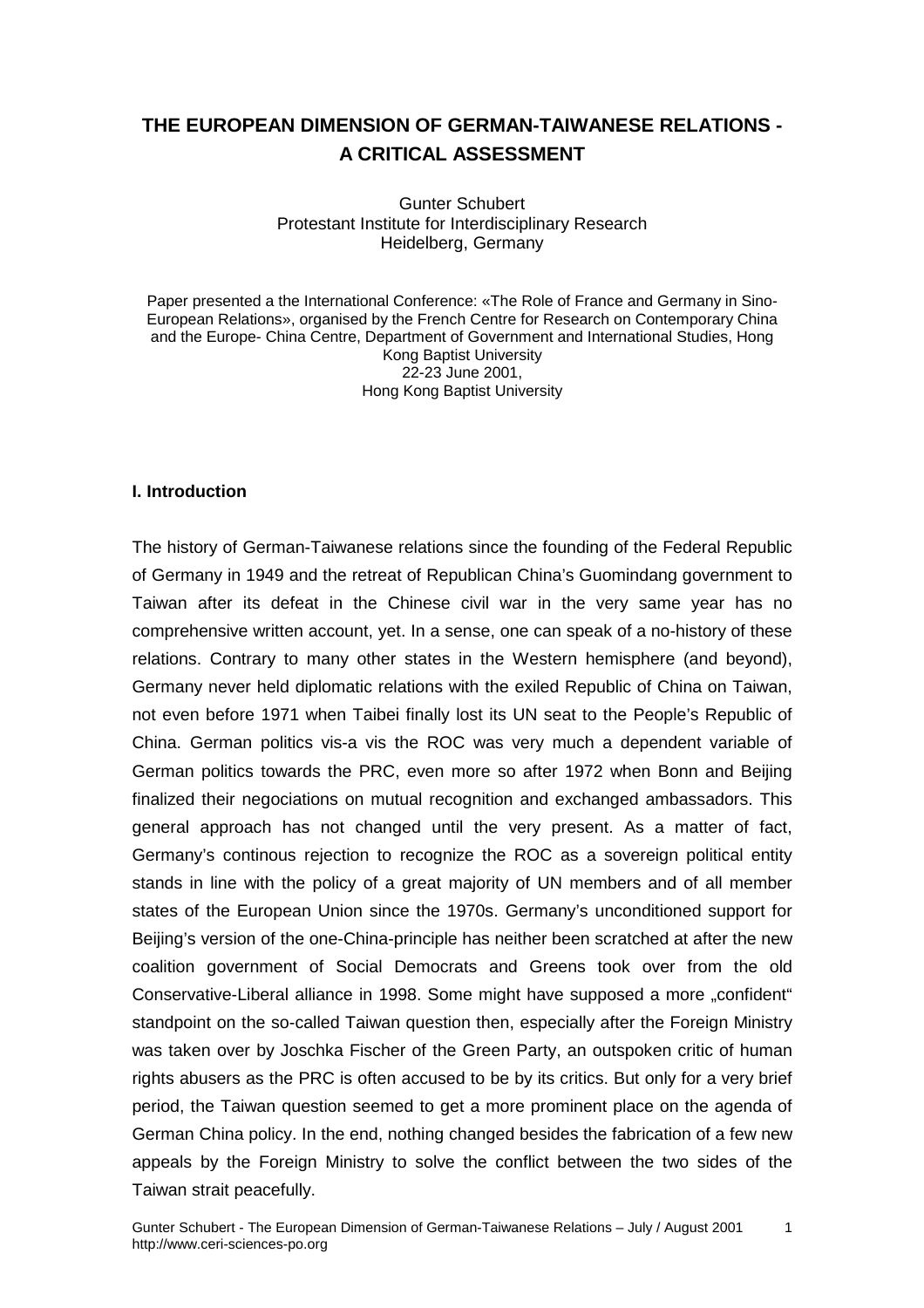It is not difficult to understand why Germany is taking this position. Even if Taiwan has become an important trade partner since the 1970s and nobody in the administration today ignores the democratic achievements of the island republic during the last fifteen years, the PRC counts as more important - economically and politically. Since for the Beijing government the "Taiwan question" decides about its relations to any foreign country, Germany simply didn't and doesn't want to compromise its China policy by breaking the taboo of supporting Taiwan's political sovereignty or even independence. Still, the degree of cooperation and dialogue with Taiwan just below the level of diplomatic recognition is considerable. In this context it has been noted that given the absence of offical relations between the two countries, Germany's Taiwan policy should not be judged by the approach of the central government in the first place. Looking at the development since the early 1990s in particular, one might speak more of 'Federal-state diplomacy' (Länderdiplomatie) or even 'company politics' (Unternehmenspolitik) to do justice to the reality of bilateral relations.<sup>1</sup> As a matter of fact, economic cooperation and trade relations are remarkedly driven by those forces, with the central government giving sideline support as long as politics doesn't interfere. Sometimes however, as in the case of the failed submarine deal in 1992/93, politics *did* interfere and made the central government step in against federal (and Taiwanese) interests.<sup>2</sup> But in general terms it is quite right to say that German federalism and entrepreneurial profiteering have helped a lot to make up for Taiwan's political isolation by Bonn/Berlin.

The following sections of this article will at first briefly recall the history of German-Taiwanese relations between 1949 and 1989 before providing with a more detailed account of these relations after German unification. Besides presenting the brute facts of economic and cultural interchange, it will become clear that German-Taiwanese relations have gained much steem since the beginning of the previous decade in spite of the absence of official relations. Even if Taiwan's diplomatic corps is hampered a lot in its everyday work in Germany, there is an ongoing intensification of economic and cultural cooperation between the two countries. However, the state of non-official relations makes it very difficult for the Taibei government to get ahead with its strategy to gain international recognition for the political sovereignty of the ROC. Hypothetically, such a political "upgrading" of Taiwan by Germany can be imagined as a consequence of the following developments: a qualitative "jump" of bilateral relations resulting from

<sup>&</sup>lt;sup>1</sup>Sandschneider, Eberhard, Thesen zu den deutsch-taiwanesischen Beziehungen (Some Theses concerning German-Taiwanese Relations), in: Mechthild Leutner (ed.), *Politik, Wirtschaft, Kultur: Studien zu den deutsch-chinesischen Beziehungen (Politics, Economy, Culture: Studies of Sino-German Relations)*, Berliner China-Studien, Bd. 31, Münster 1996, 107. 2  $2$ See below for details of this case.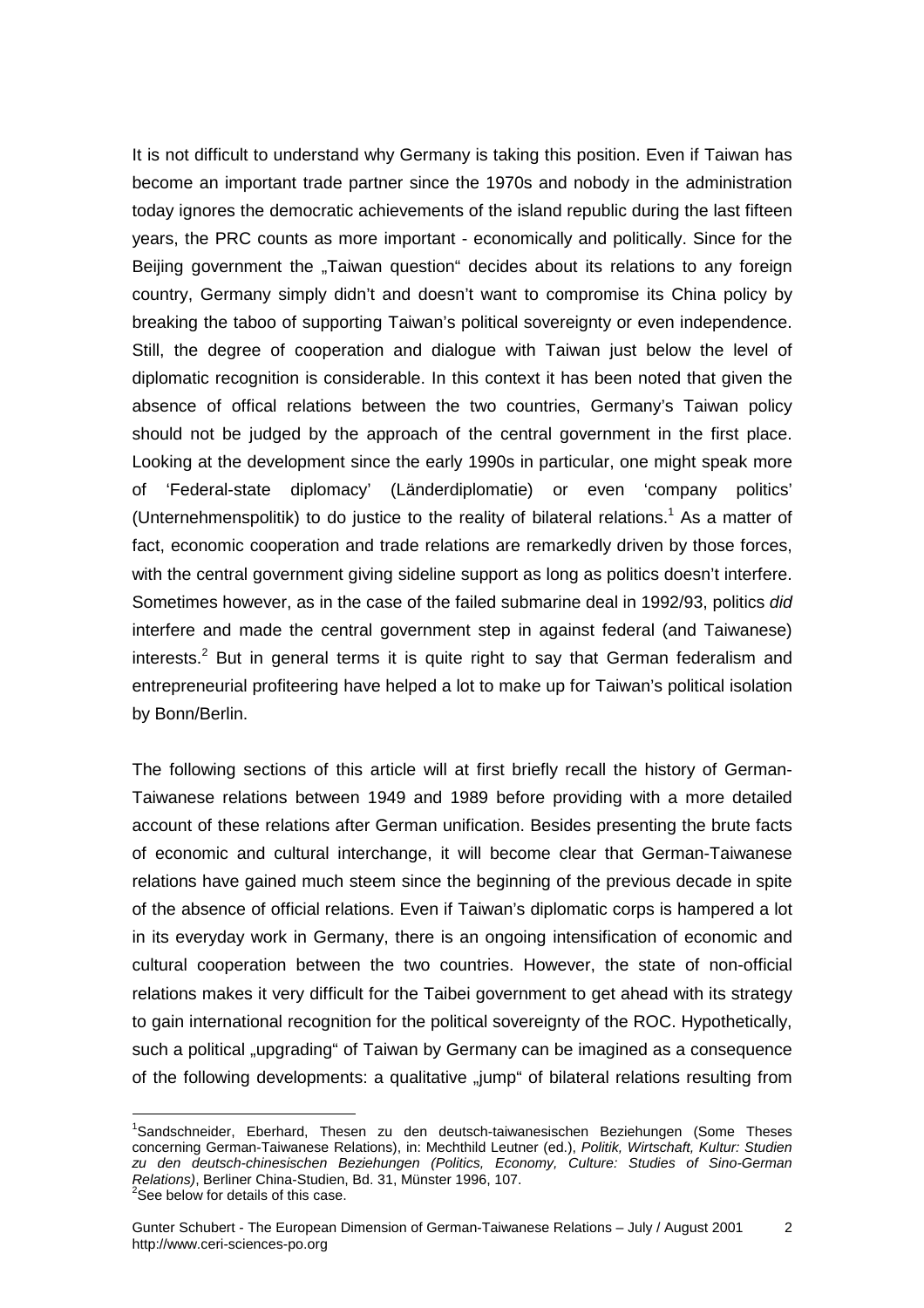the continous development of sub-official contacts (the functionalist perspective); or the internationalisation of the "Taiwan question" resulting from a thoroughly reconceptualized German (European) China policy. Both is barely imaginable in the near future.

Still, this fact should not discourage Germany from thinking more substantially about ways out of the present conflict in the Taiwan Strait, as I will argue in the third part of this article. Suffice it here to underline that any initiative of the German government to develop German-Taiwanese *political* relations is determined by Berlin's evaluation, whether such a move would be detrimental to its relations with the PRC or not; and that it is quite easy to predict that a new German Taiwan policy concerning the political sovereignty of the ROC is only possible if the European Union takes a new stand on the "Taiwan question". Such a readjustment could therefore only be part of a new European China policy that transcends the parochial perspectives (or national interests) of its member states and at the same time makes it impossible for the Bejing government to play the "babarians" against each other. Bluntly spoken: No political upgrading of German-Taiwanese relations without a strong European backing. However, because of its good relations to the PRC and its specific history of national separation and reunification, Germany might be able to give form and substance to such an European approach much better than any other EU member state. At the same time, as the European Union tests the ground for becoming a mediator in international conflicts to push forward the building process of of a political identity, it might be unevitable in the long run that it touches upon the Taiwan issue, too: Not only can the current deadlock in the Taiwan Strait turn into full-scale war anytime; such a development would also damage European commercial and political interests in the Asia-Pacific region including China and Taiwan.

# **II. German-Taiwanese relations between 1949 and 1990: A brief historical account**

After the second world war and the ultimate division of Germany into two states four years later, it was only the Eastern *German Democratic Republic* (GDR) that immediately installed official relations with the new People's Republic of China in October 1949.<sup>3</sup> This corresponded to the logic of the upcoming Cold War and the unity of the socialist camp in which the Soviet Union and the PRC where at first "brotherly" allied. The Western *Federal Republic of Germany* (FRG), in spite of strong US

 $3$ However, embassies were not opened before October 1953.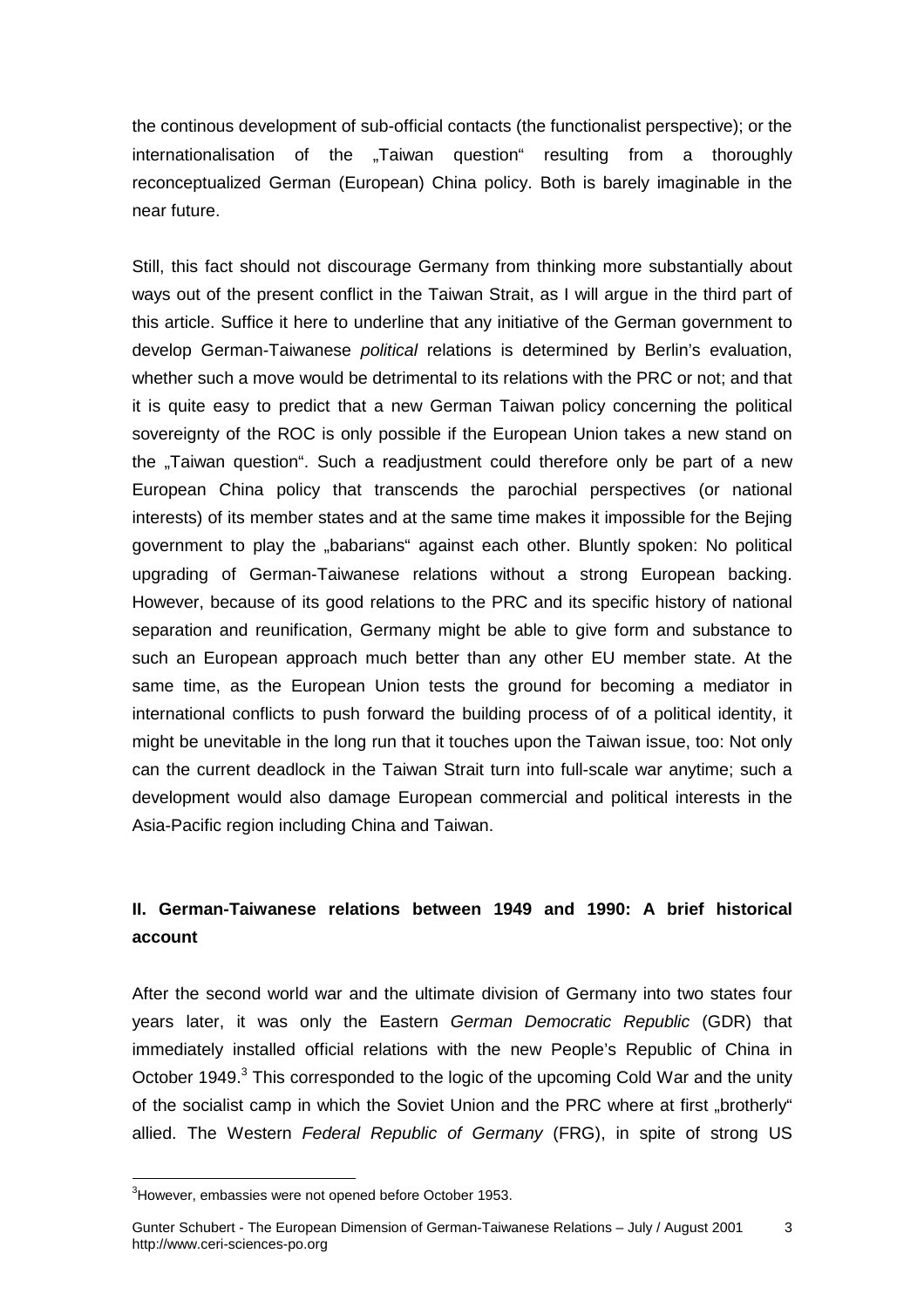pressure to support the Guomindang regime in Taiwan, opted for neutrality and didn't recognize neither Beijing nor Taibei. It was too important for the government in Bonn not to prejudice the German Question through becoming involved in the "China complex<sup>",4</sup> Later on, when the FRG regained full sovereignty, it was the famous 'Hallstein-Doctrine' of 1955 that made offical relations with the PRC impossible (it would have been possible to recognize the Republic of China on Taiwan, though).<sup>5</sup> In the same year, Bonn established official relations with Moscow - another reason for the West German government to keep a distance to the PRC: Bejing had stopped then . leaning on one side and now proposed mutual recognition to West Germany.<sup>6</sup> However, besides Bonn's interest to work out a formal trade agreement (that was unsuccessfully discussed with Beijing's representatives during the 'Bern Talks' of 1964), the FRG sticked to its neutral China policy until the early 1970s.<sup>7</sup>

At this time, the international background for West Germany's equidistance to Bejing and Taibei had as much changed as its domestic basis. US foreign policy was now striving for better relations to the PRC in order to contain the Sovjet Union, leading to President Richard Nixon's China trip and the famous 'Shanghai Communiqué' in February 1972. One year earlier, the Republic of China had lost its UN seat to the PRC whose government was now regarded as the only legitimate representative of China by the international community of states. The conservative opposition in West Germany had become ever more outspoken in its promotion to normalize German-Chinese relations during the 1960s. Business and many politicians from the ruling Social Democrat and Liberal Parties were joining in at the end of the decade, making the government gradually turning away from its predominant consideration for Sovjet Union interests and pushing for an approachment of the two Germanys. Finally, public opinion won out, and after Moscow could be convinced of Bonn's ongoing adherence to the

 $\overline{a}$ <sup>4</sup>See Weggel, Oskar, Die Bundesrepublik und die Volksrepublik China. Der lange Weg zur "Normalisierung" (The Federal Republic and the People's Republic of China. The Long Way to "Normalization"), in: Machetzki, Rüdiger (Hg.), *Deutsch-Chinesische Beziehungen. Ein Handbuch (German-Chinese Relations: A Handbook)*, Hamburg 1982, pp. 123-124; Lin, Rongyuan, *Die Beziehungen zwischen China und Deutschland (The Relations between China and Germany)*, Baden-Baden 1986, pp. 116-118.

<sup>5</sup> For the historic background of German-Chinese relations after 1949 see e.g. Majonica, Ernst, *Bonn-Peking. Die Beziehungen der Bundesrepublik Deutschland zur Volksrepublik China (The Relations between the Federal Republic of Germany and the People's Republic of China)*, Stuttgart et al. 1971; Machetzki, Rüdiger (Hg.), *Deutsch-Chinesische Beziehungen. Ein Handbuch (German-Chinese Relations: A Handbook)*, Hamburg 1982; Lin, Rongyuan, *Die Beziehungen zwischen China und Deutschland (The Relations between China and Germany)*, Baden-Baden 1986; Möller, Kay, Germany and China: A Continental Temptation, in: *China Quarterly,* No. 147, September, 1996, pp. 706-725. 6

 $<sup>6</sup>$ In April 1955 Mao Zedong had declared the termination of the state of war between "Germany" and the</sup> PRC, indicating the unwillingness of the Beijing government to deal with two independent German states.<br><sup>7</sup>US opposition against the agreement was certainly one reason for the talks' failure. Another was Bonn's

insistence on the inscription of a 'Berlin-clause' into the treaty - an inacceptable precondition for the Beijing government since this concession didn't give anything advantageous to the PRC, but even compromised its own one-China-principle. See Lin, op.cit, pp.146-151.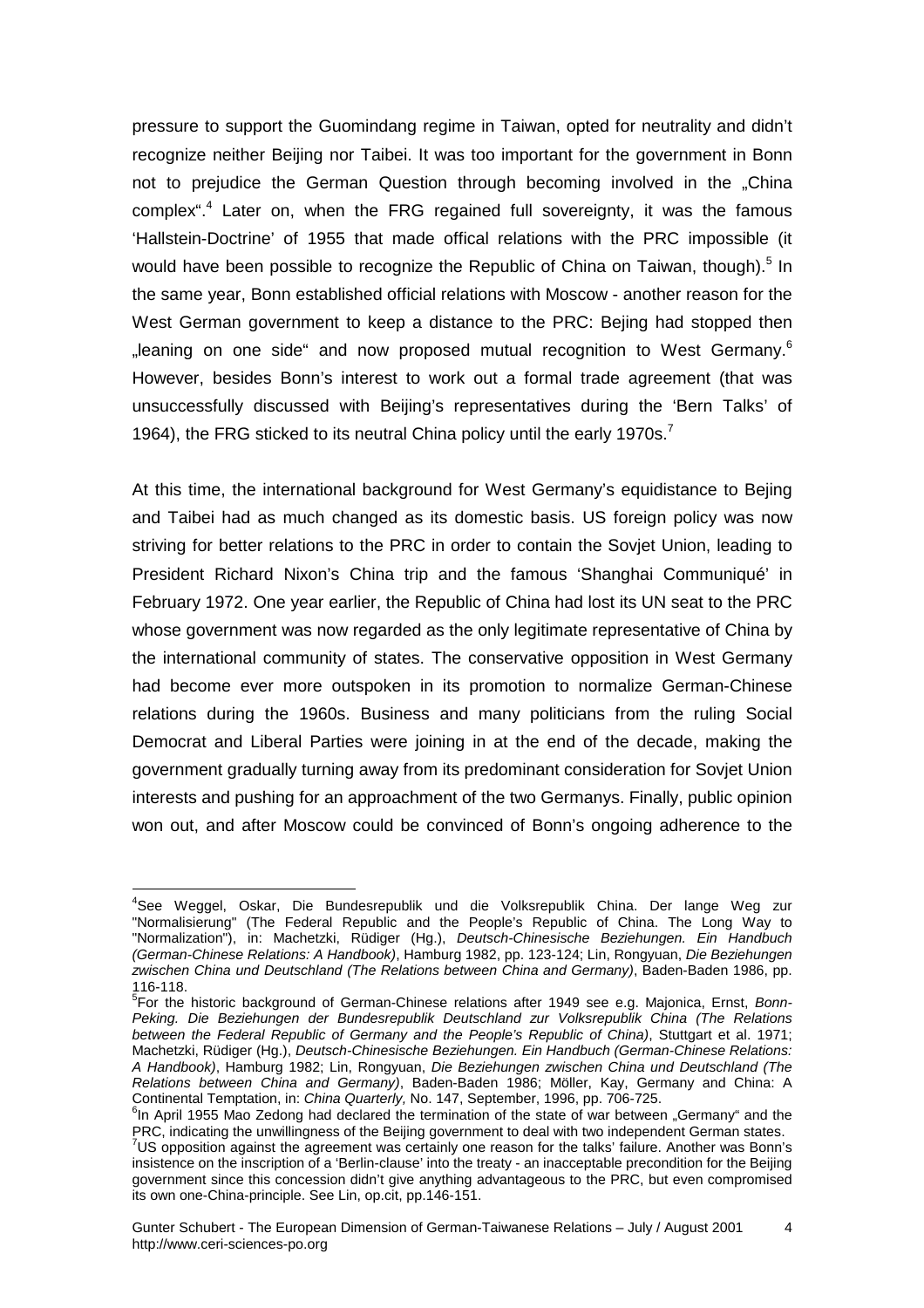governments's *Ostpolitik*, the Federal Republic established official relations with the PRC in October 1972.

It is important to note here that the Communiqué to announce these relations had a very sparse wording, not containing the so-called 'Taiwan clause' that is routinely written into any diplomatic treaty the PRC signs. So there was no explicit acknowledgement of the West German government that Taiwan is an integral part of China as represented by the PRC. $8$  The reason for this important omission was not a West German reservation about Beijing's one-China principle, but the problematic status of West-Berlin. Since the integration of a 'Taiwan-clause' into the document could have provoked Bonn's insistence on a 'Berlin-clause', the PRC probably stepped back in advance in order not to anger East Berlin. This was helped by the fact that the FRG had never established official relations with Taibei so that now in Beijing's view there was no urgency to place emphasis on the PRC's sovereignty claim over Taiwan.<sup>9</sup> But whatever the reason finally was, there could be no doubt from the very beginning that Bonn was supporting the PRC's one-China principle full-scale. For example, in January 1973 the FRG's Foreign Ministry prohibited any official missions by its members to Taiwan. This decree was based on the promise of Walter Scheel, then Foreign Minister, during his trip to China in October 1972 that the FRG would not upgrade West Germany's relations to the ROC.<sup>10</sup> It was confirmed some years later by Alois Mertes, State secretary in the Foreign Ministry when the Sino-German Communiqué was signed.<sup>11</sup> As Sino-German relations developed very positively in the following years, there was no inducement for the Bonn government to modify its position on Taiwan.

 $\overline{a}$ <sup>8</sup>"The government of the People's Republic of China and the government of the Federal Republic of Germany have decided on October, 11th, 1972 to establish diplomatic relations and to exchange ambassadors in a short time (Die Regierung der Volksrepublik China und die Regierung der Bundesrepublik Deutschland haben am 11. Oktober 1972 beschlossen, diplomatische Beziehungen aufzunehmen und in kurzer Zeit Botschafter auszutauschen)"; see *Beijing-Rundschau*, No. 41, 17th October 1972, p. 4.

<sup>&</sup>lt;sup>9</sup>See Weggel, Oskar, China und die Bundesrepublik Deutschland: Die völkerrechtliche Situation (China and the Federal Republic of Germany in International Law) , in: Ansprenger, Franz et al. (eds.), *Die Außenpolitik Chinas. Entscheidungsstruktur, Stellung in der Welt, Beziehungen zur Bundesrepublik Deutschland (China's Foreign Policy. Decision-structure, Position in the World, Relations to the Federal Republic of Germany), München et al. 1975, p. 427.*<br><sup>10</sup>ibid.

<sup>1966.&</sup>lt;br><sup>11</sup> The Chinese therefore could and can take for granted that the Federal Republic of Germany after the establishment of diplomatic relations with the PRC would not do what it hasn't done before, i.e. enter into official contacts with Taipei. This means that it has implicitely recognized Bejing's claim of single representation (Die Chinesen konnten und können aber davon ausgehen, daß die Bundesrepublik Deutschland nach Aufnahme diplomatischer Beziehungen zu der Volksrepublik China nicht das tut, was sie zuvor unterlassen hat, nämlich offizielle Kontakte zu Taipei anzuküpfen. Insofern hat sie den Alleinvertretungsanspruch Pekings implizite anerkannt)"; see Mertes, Alois, Die deutsch-chinesischen Beziehungen. Zur China-Politik der Regierung Kohl (Sino-German Relations. The China-Policy of the Kohl Government), in: *Europa-Archiv,* No. 21, 1983, p. 653. Consequently, the use of the ROC flag or national anthem on German territory was forbidden and the export of military technology to Taiwan strictly prohibited (Mertes, op.cit., p. 654).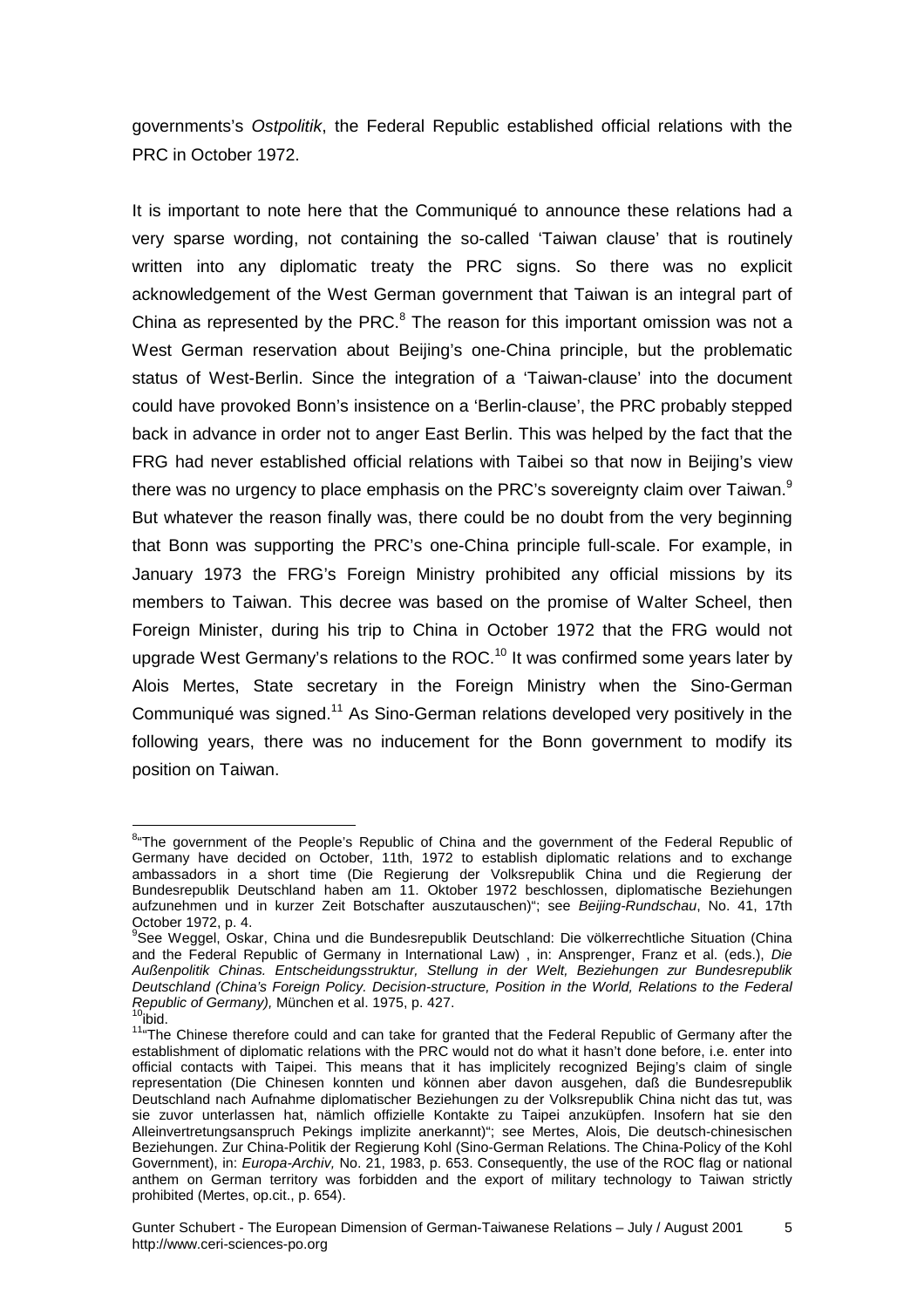Meanwhile, East German-Chinese relations deteriorated continously during the 1960s and early 1970s, reflecting the growing conflict between Beijing and Moscow. Now that East Berlin - after a turnaround of its position on German unification - was claiming the existence of two different German nations (nation-states)<sup>12</sup>, mutual recognition between Bonn and Beijing was not inimical to GDR interests anymore; it was even an important precondition for Eastern Germany's membership in the UN.<sup>13</sup> So Beijing's uninterrupted advocacy of the principle of supporting peaceful German reunification by the Germans themselves undermined East Berlin's position of irreversable separation. As a consequence, the PRC was sharply attacked by leading GDR politicians who took sides with Moscow's uncompromising polemics against Beijing and US-Sino detente. The 1980s then saw a substantial betterment of GDR-PRC relations, a result of both Chinese reform politics on the one hand and a gradual rapproachment between Moscow and Washington on the other. When the Communist leadership in Beijing decided to end the student demonstrations of spring 1989 by the use of violence, the East German parliament was among the first to send its congratulations on the crushing of this 'counter-revolutionary coup' to Beijing.<sup>14</sup> Apart from that, East Berlin never put into question the PRC's one-China principle and ignored the ROC for ideological reasons until the very end of the GDR's existence in 1990.

The ROC for its part, as already indicated, tried at various times between 1949 and 1972, to establish official relations with the FRG.<sup>15</sup> Since West Germany was as much a close ally of the US as was the Guomindang government on Taiwan, these endeavours were quite logical. Also, from the very beginning there was a small Taiwan lobby in the German parliament taking sides with Taibei and pleading for closer contacts between the ROC and the FRG.<sup>16</sup> All in all, those politician's efforts were of limited success: Bonn kept its distance to the Guomindang regime in Taiwan. However, Taibei was allowed to open an inofficial representative office in Bonn in 1958: *the Bureau of Far Eastern Information* (Fernost-Informationsbüro e.V.), legally a private association taking charge of quasi-consular affairs on behalf of the ROC authorities. In

<sup>&</sup>lt;sup>12</sup>Erich Honnecker was the first East German politician speaking of two different German nations - one socialist, the other bourgeois-capitalist - in 1971. The new GDR constitution of 1974 did not contain anymore the confession to 'one German nation'. However, East Berlin turned away from German unification some years earlier, the critical turning point apparently being Soviet Russia's intervention in Prague in the spring of 1968 and the concurrent setup of the Breshnev doctrine.<br><sup>13</sup>West and East Germany both entered the UN on September, 18th, 1973.

<sup>14</sup>The text of the June-8 resolution of East Germany's *Volkskammer* is reprinted in *China aktuell*, Vol. 19, No. 9, p. 665.

<sup>&</sup>lt;sup>15</sup>For example, when Chancellor Konrad Adenauer visited Greece in March 1954, the ROC embassador proposed to him the establishment of official relations between Taibei und Bonn. See Weggel, Die Bundesrepublik und die Volksrepublik China, op.cit, p. 125.

<sup>&</sup>lt;sup>16</sup>In December 1956, the Christian Democrat Ernst Majonica travelled to Taiwan on behalf of his party and met with Jiang Jieshi. After his return he lobbied vigorously for a closer German cooperation with the ROC, but couldn't turn the tide within the ruling party which was in favour of equidistance to both Taibei and Beijing for the time being.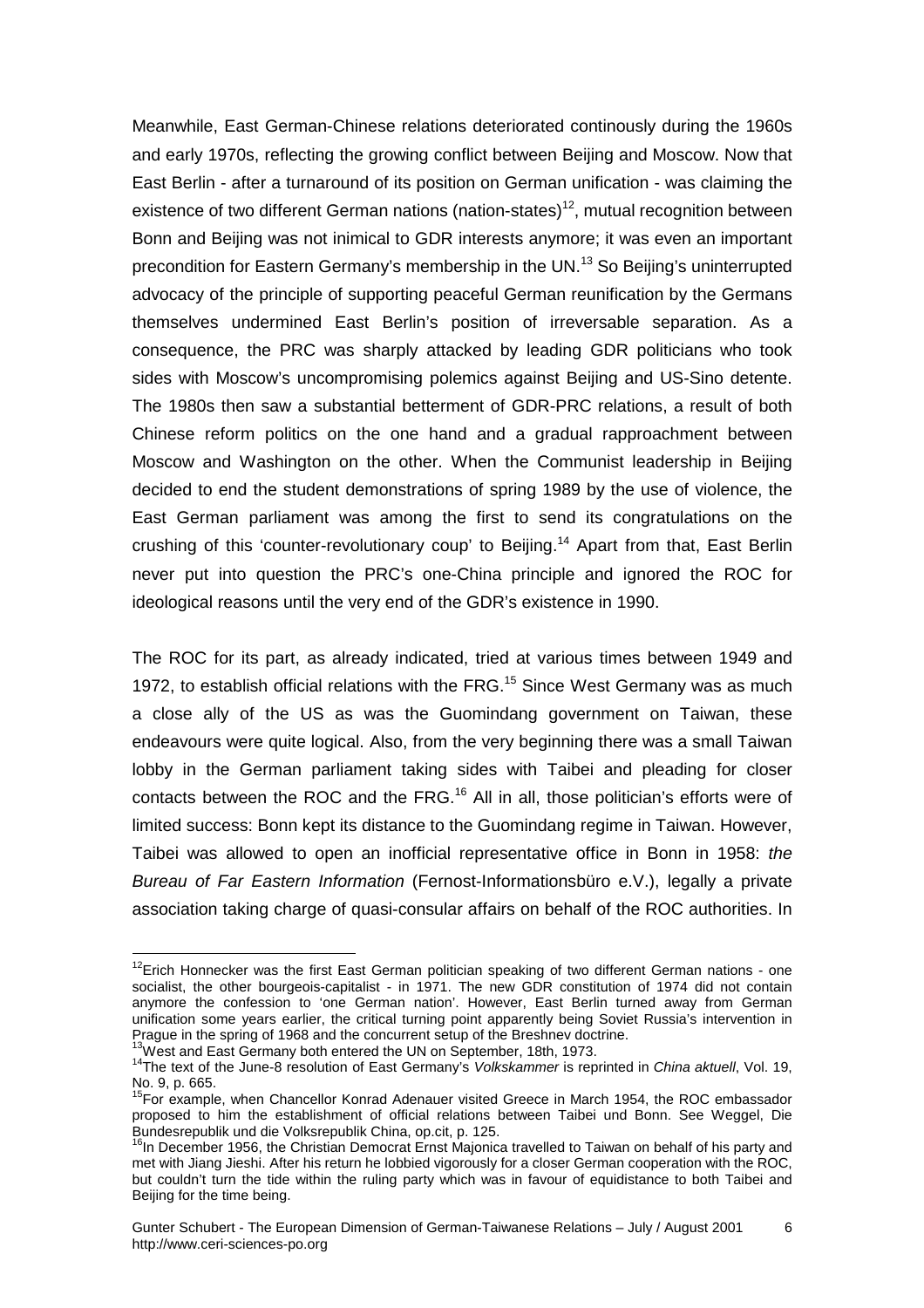the spring of 1990, Taibei was allowed to change the name of its representative offices - three more had been set up in Berlin, Hamburg and Munich then - into *Taipei Economic and Cultural Bureaus* (Taipei Wirtschafts- und Kulturbüros), indicating a cautious diplomatic upgrading. In 1996, the ROC government announced unilaterally to rename its offices in Berlin, Hamburg and Munich in 'Taipeh Representation in Germany' (Taipeh-Vertretung in der Bundesrepublik Deutschland), stressing their official character. However, the German Foreign Ministry still sticks to the old label and officially ignores this step.

Also, in 1963 a *German Cultural Centre* (Deutsches Kulturzentrum) was opened in Beijing - a branch unit of the semi-official *Goethe-Institutes* which are partly sponsored by the German Foreign Ministry and function as important platforms of Germany's international cultural policy. Besides organising language courses and cultural exchange of all sorts between Germany and Taiwan, the Centre was also dealing with quasi-consular affairs like issuing visas for Taiwanese and providing with legal assistance for Germans living in the ROC.<sup>17</sup> Until 1981, it was the only inofficial representative office of the FRG in Taiwan.18 In that year, the *German Trade Office* (Deutsches Wirtschaftsbüro) was installed in Taibei by the private *German Association of Industry and Commerce* (Deutscher Industrie- und Handelstag/DIHT). An organization to promote FRG-ROC economic relations in the first place, the GTO also offered legal advice and took over parts of the visa procedures from the German Cultural Centre.19 However, neither the GCC nor the GTO was staffed with diplomatic personnel at that time. $20$ 

### **III. FRG-ROC relations after German unification**

The Federal Republic's China policy did not change very much after German unification and the disappearance of the GDR. However, Taiwan became politically more embarassing for the government. The 1990s showed a growing resistance both within and outside political circles in Germany against the diplomatic isolation of the

 $\overline{a}$ <sup>17</sup>It was supported here by the *Chinese-German Economic and Cultural Association* (Chinesisch-Deutscher Wirtschafts- und Kulturverband), a private organisation founded by Guomindang alumnis who had studied in Germany. The Association, presided by General Jiang Weiguo for many decades, was an important political interface between West Germany and the ROC responsible for inofficial contacts and cooperation between the two countries in different fields. It still exists today, but has lost its former political clout and just upholds some modest cultural activities.

<sup>18</sup>See Aretz, Tilman, Das Deutsche Kulturzentrum (The German Cultural Centre), in: *Freies China*, Vol. 11, No. 4, July-August, 1998, pp. 42-51.

<sup>19</sup>See Steckenborn, Jessica, Das Deutsche Wirtschaftsbüro Taipei (*The German Trade Office Taipei*), in: *Freies China*, Vol. 7, No. 6, November-December, 1994, pp. 50-53.<br><sup>20</sup>On the contrary, the Taibei government sends career diplomats from the Foreign Ministry to its

representative offices in Germany since 1979.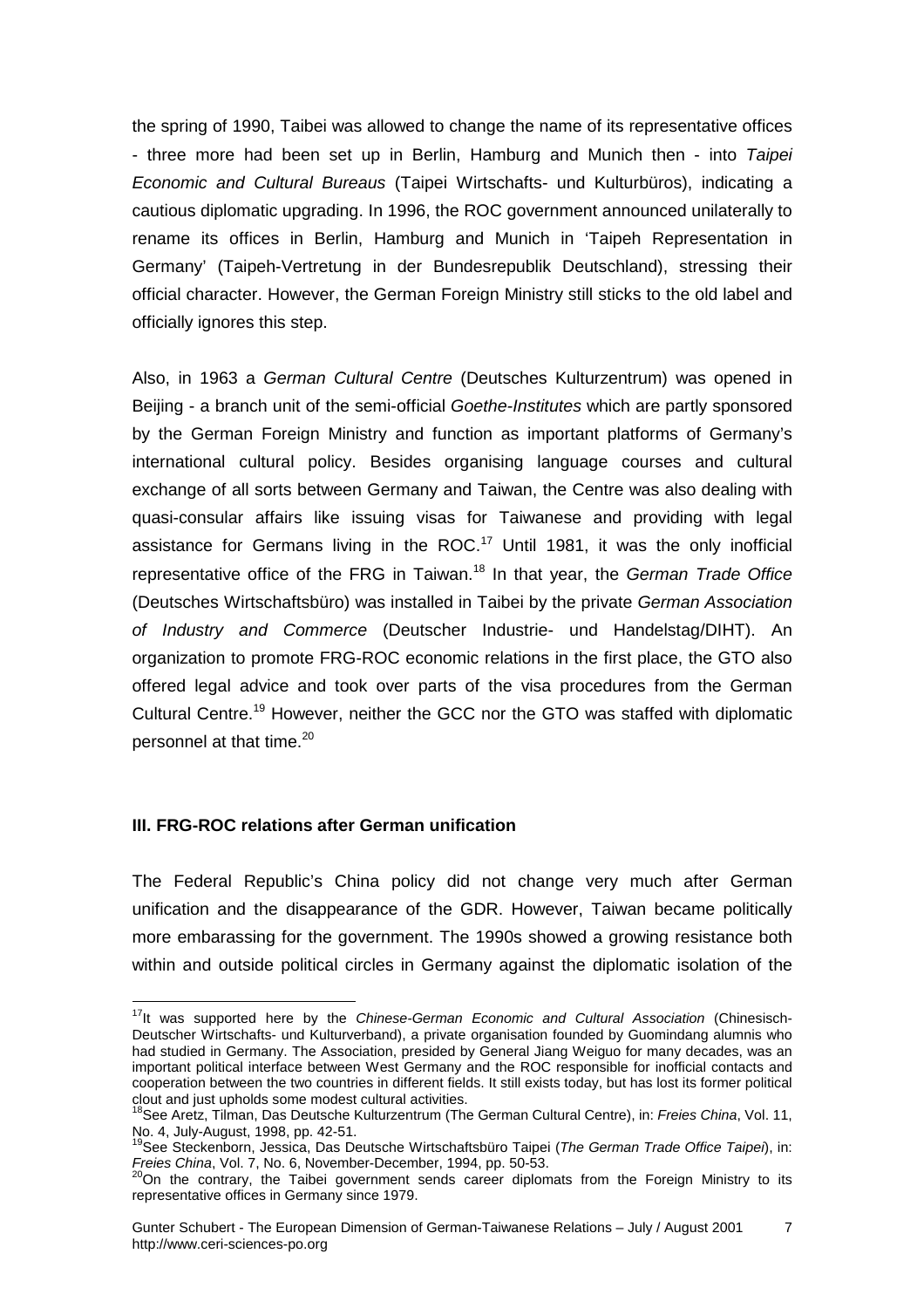ROC and its economic consequences. The failed submarine deal in 1993 is quite illuminating in this context. The Taibei government had lobbied Bonn since 1991 to give green light to the construction and sale of ten submarines and ten more frigates worth of approximately 12.5 billion German marks.<sup>21</sup> It was supported by the Federal state governments of Lower Saxonia (Niedersachsen), Schleswig-Holstein and Meckenburg-Vorpommern, hoping for job security and an expansion of their respective shipyard industries. However, Germany's Federal Security Council (Bundessicherheitsrat) voted against the deal in January 1993, because Taiwan was considered a zone of military insecurity to which no German 'dual use'-technology could be exported by law. This decision was predated by strong verbal opposition to any weapons deal with Taiwan by the central government. Foreign Minister Klaus Kinkel unequivocally ruled out at various occasions the selling of weapons to Taiwan in 1992. Still, it was reported later that Bonn had agreed to the reexport of German components for Patriot missiles from the US to Taiwan.<sup>22</sup> Besides that, four German minesweepers were spotted in Taiwan in mid-1992, at least putting into question the government's commitment not to export any military technology to the island republic. $23$ 

The fact of divergent political views on Taiwan and offical German China policy was underlined by the foundation of the 'Parliamentarian Friendship Group Bonn-Taipei' (Parlamentarischer Freundschaftskreis Bonn-Taipei) in 1989. $^{24}$  From the very beginning, it was the aim of this informal network within the Federal legislature to promote German-Taiwanese contacts on all levels and to ease the political restrictions

 $\overline{a}$  $21$ These figures seemed quite exaggerated, though, since the German part of the deal was much smaller and the Taiwanese side planned to obtain the ships over a period of several years. See "Das Rüstungsgeschäft mit Taiwan als Türöffner (The Weapon deal with Taiwan as a door-opener)", *Frankfurter Rundschau*, 22 January 1993.<br>*Rundschau*, 22 January 1993.<br><sup>22</sup>See "Bonn billigt Raketen-Geschäft (Bonn approves missile deal)", *Frankfurter Rundschau*, 15 February

<sup>1993.</sup> However, in April 1994 the government declared that any indirect sale of German components for submarines or other warships to Taiwan remains prohibited. This position was recently confirmed by Berlin's refusal to let German companies function as sub-contractors to build eight diesel-powered submarines that the US government has approved to deliver to Taiwan, but can't produce themselves. See "Bundesregierung liefert U-Boote nicht (Federal Government doesn't deliver submarines)", *Frankfurter Rundschau*, 28 April 1994; "US sticking to 'one China' policy: Bush", Taiwan Headlines, via internet: http://th.gio.tw/show.cfm?news\_id08638, 26. April 2001; "German help sought in building submarines", Central News Agency, 3 May 2001, via internet: http://www.th.gio.gov.tw/show.cfm?news\_id=8754); USA<br>liefern Rüstungsgüter (USA deliver military goods), in: *China aktuell*, Vol. 30, No. 4, p. 375.

liefern Rüstungsgüter (USA deliver military goods), in: *China aktuell*, Vol. 30, No. 4, p. 375.<br><sup>23</sup>See "Total verheddert (Totally entangled)", in: *Der Spiegel*, 20-July 1992, pp. 78-80. Government authorities later punished the exporter who had veiled the military character of the sale. In November 1993 it was reported that Germany's foreign intelligence agency, the *Bundesnachrichtendienst*, had equipped Taiwan with computer technology for monitoring mainland telecommunications and even provided personal assistance. See "BND hilft angeblich Taiwan bei Spionage gegen China (BND allegedly helps Taiwan to spy against China), *Süddeutsche Zeitung*, 1 November 1993. 24It was then named 'Parliamentarian Group Bonn-Taipei'. The Group was officially registered with the

German Parliament in February 1991. For a brief introduction of its history see Lüder, Wolfgang, *Der Parlamentarische Freundschaftskreis Bonn-Taipei: Motor bilateraler Fortschritte (The Parliamentarian Friendship Group Bonn-Taipei: Motor of Bilateral Relations)*, German-Chinese Association, Bonn, May 1994. In May 1992, a correspondent Friendship Group was founded by Taiwanese parliamentarians; see "Offizielle Kontakte zwischen Bonn und Taipei (Official Contacts between Bonn and Taipei)", in: *Freies China*, Juli/August 1992, pp. 22-27.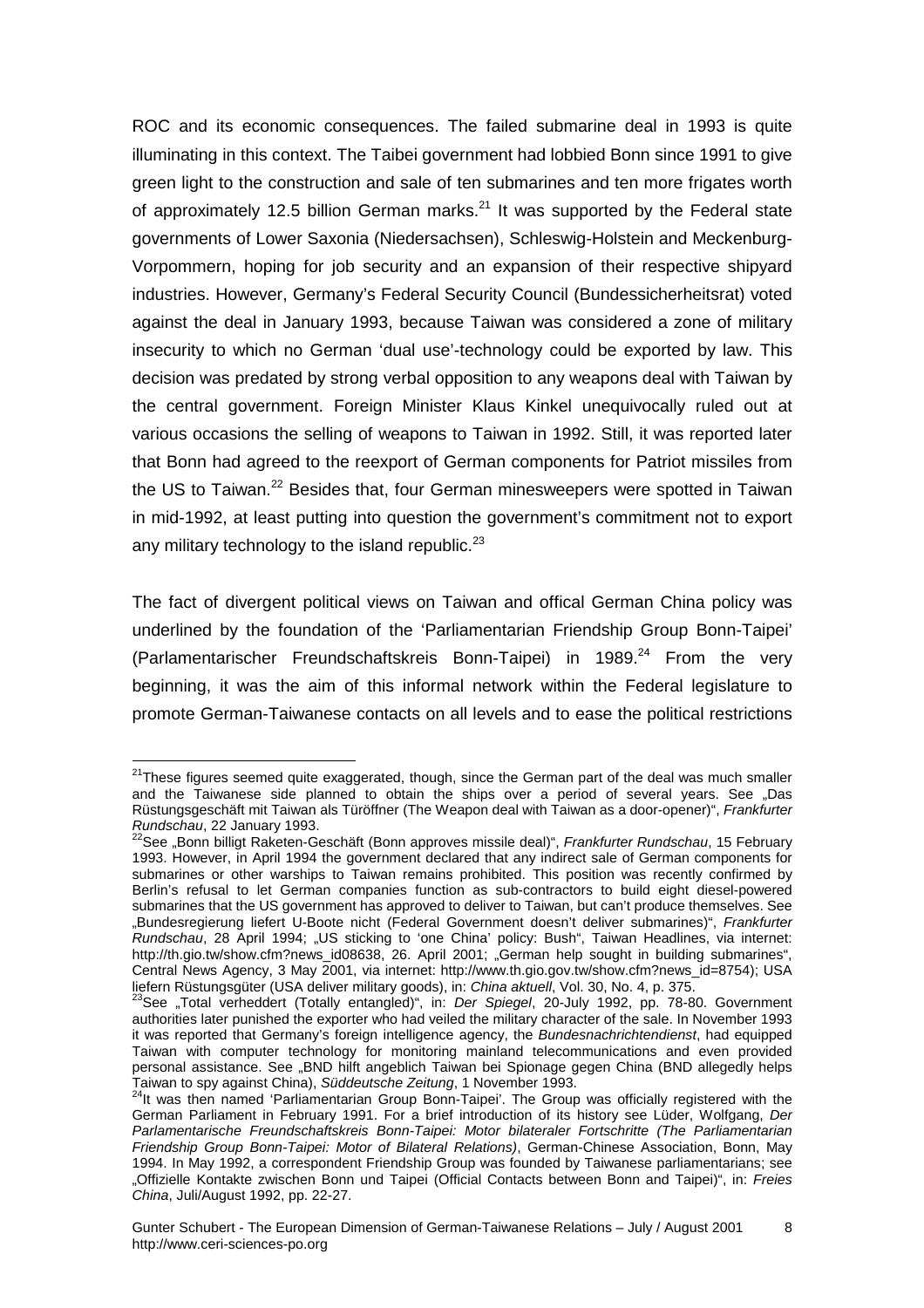that not only hampered the work of the ROC's diplomatic personel in Germany, but also - as it was seen by the group - undermined Germany's economic and trade relations with Taiwan. Still, the one-China policy of the German government was never put in question by these parliamentarians. Today, the Friendship group roughly counts 60 members from all political parties.<sup>25</sup> They are regularly and actively lobbied by Taiwan's representatives through invitations to Taiwan and other opportunities of "information gathering", even if the group's direct influence on central political decisionmaking is limited. However, its pure existence and political activism proves that Taiwan's standing within German politics has become much better during the 1990s.

This can also be seen by a long row of German politicians - members of governments and legislatures of both the central and federal state levels - visiting the island republic since the early 1990s in order to promote German-Taiwanese economic relations.<sup>26</sup> In a way, Taiwan then had become a "hot spot" for European governments competing for new trade opportunities and shares in the world market after the demise of communism in the Soviet Union and Eastern Europe. The ROC goverment successfully cashed in on these visits by enhancing its international profile as a flourishing market economy and a consolidated democracy. Although direct political gains being impossible, 'trade diplomacy' was better than no diplomacy for the Taiwanese; and it was as much acceptable as desirable for the German government advocating close relations with Taiwan as long as they remained below the diplomatic level and did not arouse Bejing's suspicions.

It was not at least a result of the efforts of the Parliamentarian Friendship Group that Germany installed direct flight connections with Taiwan in 1993, even if today no German aircraft proper is destined to the island.<sup>27</sup> One year later, Bonn for the first time sent a professional diplomat of the Foreign Ministry to take charge of the post of director of the private-run German Trade Office. However, this diplomat, former German ambassador to Sri Lanka, Klaus M. Franke, was put on leave then in order to avoid any diplomatic havoc with Beijing. In February 2000, the Foreign Ministry finally

 $^{25}$ 62 members as of July, 2nd, 2001 (Information provided by the German Parliament's Administration Department). According to official data in Berlin, this figure has just slighty diminished since the mid-1990s (September 1996: 69 members; January 2000: 66 members).

<sup>&</sup>lt;sup>26</sup>The first member of a German central government visiting Taiwan in an official capacity was Economic Minister Jürgen Möllemann in November 1992. He was also the first to officially receive a member of the ROC government, Economics Minister Xiao Wanchang, in September 1992 in Bonn. See Tang, Shaocheng, Die Beziehungen zwischen Taipei und Bonn nach dem Tian'anmen Zwischenfall aus taiwanesischer Sicht (The Relations between Taipei and Bonn after the Tian'anmen incident from Taiwan's perspective), in: Leutner, Mechthild (eg.), *Politik, Wirtschaft, Kultur: Studien zu den deutsch-chinesischen Beziehungen (Politics, Economy, Culture: Studies of Sino-German Relations),* Berliner China-Studien, Münster 1996, p. 116.

<sup>27</sup>At the beginning, Germany's *Condor*-Airline, which belongs to *Lufthansa*, flew to Taiwan. Today, *Lufthansa* restricts it Taibei business to share flights with other airlines (e.g. *Thai Airways*) that are connected to *Lufthansa* through an international flight alliance programme.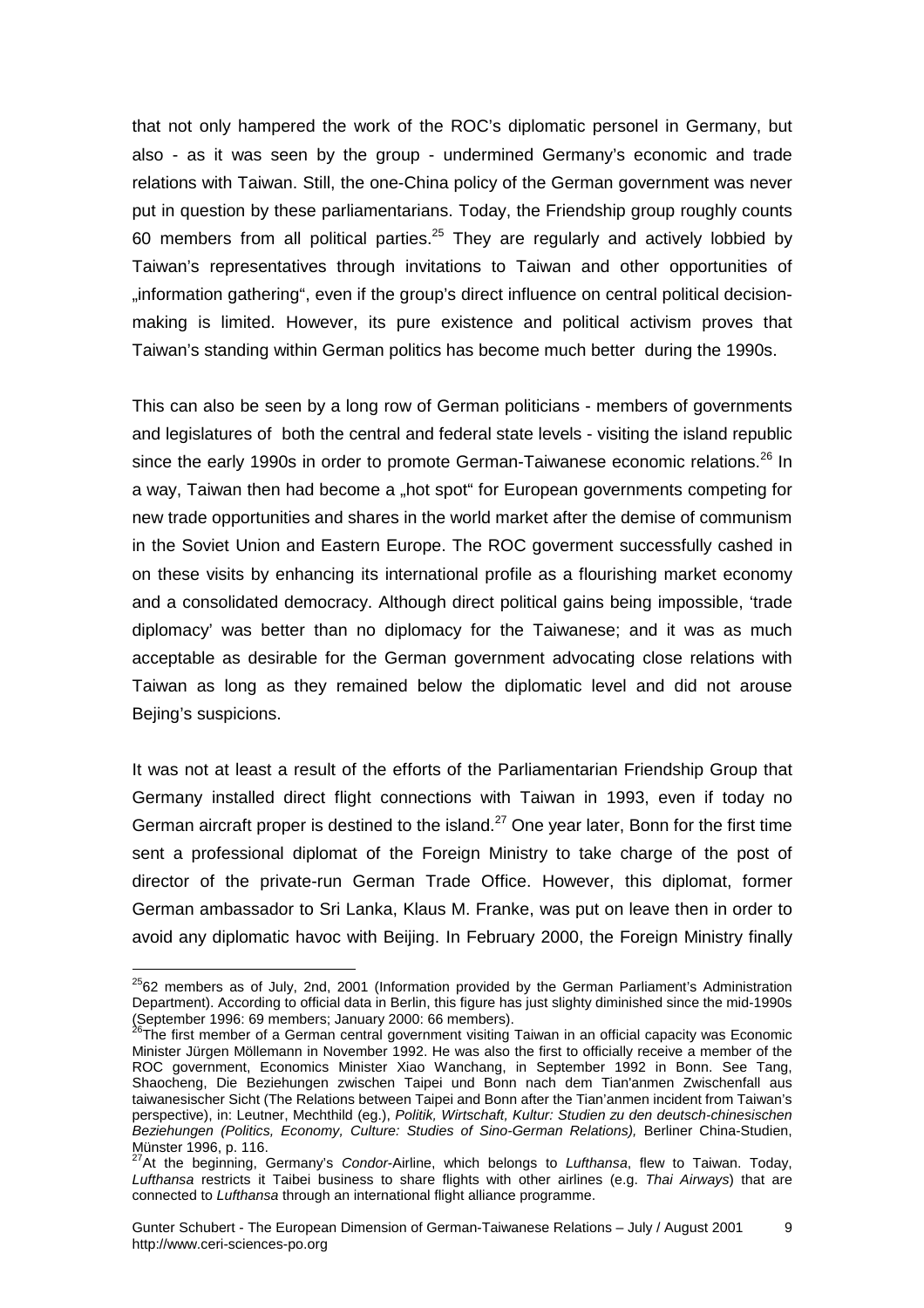installed the 'German Institute Taipeh' (Deutsches Institut Taipeh) taking over the consular service from the GTO and functioning as the unofficial representation of the FRG in Taiwan.<sup>28</sup> This measure underlined the will of the German government to fill the limited space left over by Beijing's one-China principle with some political gestures towards Taiwan. It can be seen as the political complement to the above-mentioned 'trade diplomacy' which describes both the room of manœvering and the borderline of Germany's engagement in Taiwan to the very present.

German-Taiwanese economic relations developed very positively in the 1990s. Throughout the decade, Germany was Taiwan's most important trade partner within the European Union. At the end of 2000, it stood at No. 6 for Taiwan's main export markets and at No. 5 for the island's main import countries. With a total trade volume of more than \$10 billion, this counted for 3.6 per cent of Taiwan's overall trade - a growth of 11 per cent compared to 1999 (see appendix, table 1,2). Actually, bilateral trade has shown a gradual rise throughout the 1990s (see appendix, table 3), with Germany today mainly exporting electronic integrated circuits, cars and machines to Taiwan, whereas Taiwanese exports to Germany concentrate on electronic products, machines and textiles. However, German investment in Taiwan is to call modest at best. (see appendix, table 4). This fact corresponds to an economic prudence that characterises Germany's East Asian economic engagement in general and should not be regarded as a result of particular cautiousness in the case of Taiwan. At the same time, the trade and investment statistics of the 1990s give evidence of Taiwan's attempts to diversify its export markets, i.e. to gain a bigger stake in Europe to reduce the island economy's dependence on the Chinese mainland and US markets. To the present, there are some 150 German firms or representative offices registered in Taiwan, a figure that hasn't changed too much in recent years. Most of them are working in the fields of service, electronic and semi-conductor production, waste disposal technology and infrastructure development.<sup>29</sup> This is matched by approximately 200 Taiwanese firms and representative offices registered in Germany.<sup>30</sup>

Cultural and scientific relations are quite close, too, with a growing number of Taiwanese students enrolling in German universities (see appendix, table 6) - even if the numbers are much smaller compared to the US, Australia, Great Britain and Japan. It is also noteworthy that the level of knowledge on economic and political events and

 $^{28}$ The GIT is situated in the same building as the GTO in downtown Taibei. Its diplomatic personnel is no longer 'on leave', but 'on duty'.

<sup>29</sup>See German Ministry of Economic Affairs and Technology, *bfai-Wirtschaftstrends*, *Taiwan zum Jahreswechsel 2000/01 (bfai-Economic Trends. Taiwan at Year's End 2000/01)*, Köln 2001, p. 34.<br><sup>30</sup>Information of the Commerce Department (Frankfurt) of the Taipei Representation in Germany, Munich

office, 29. Mai 2001. According to the same source, there are 110-120 German companies represented in Taiwan today.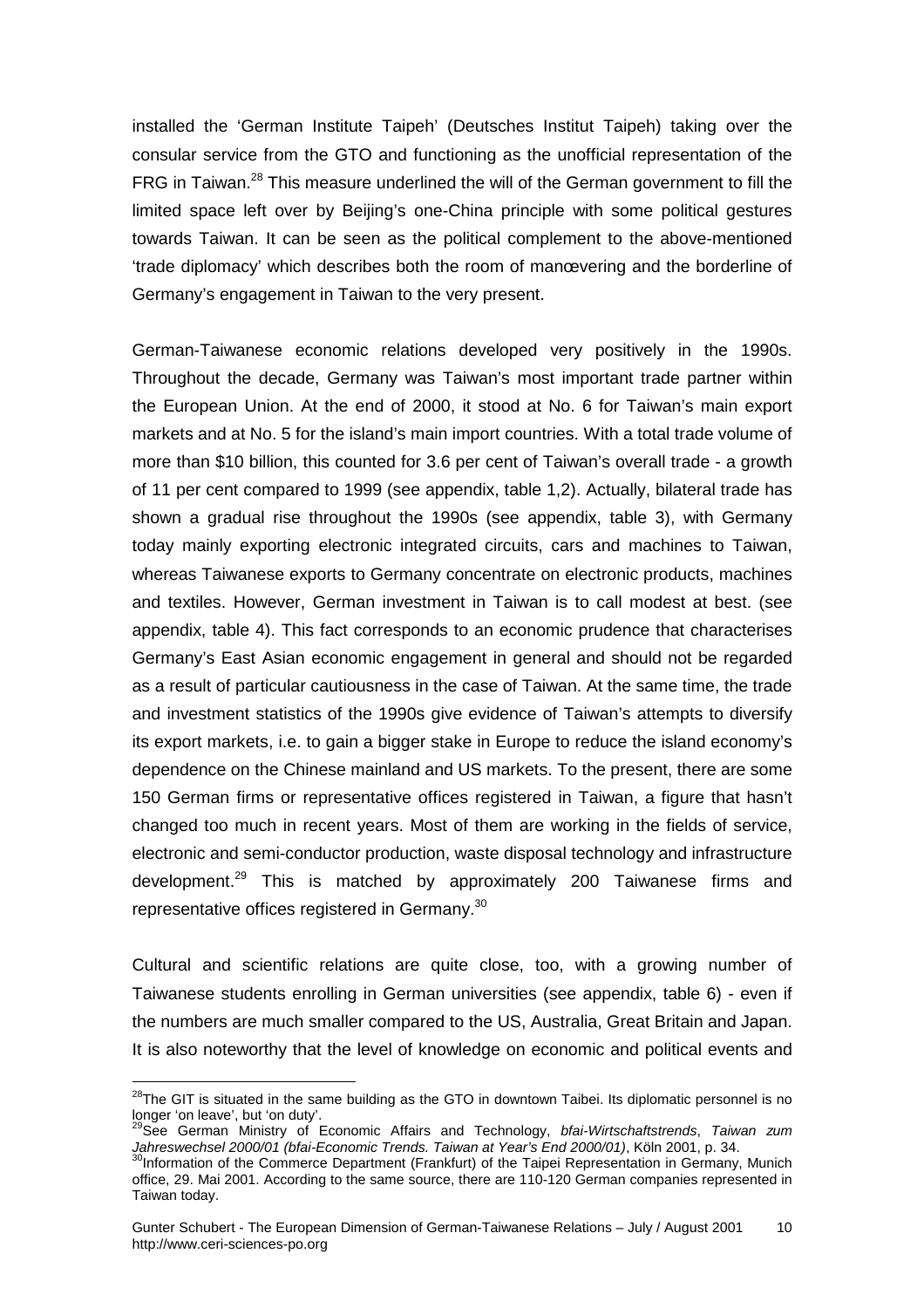developments in Taiwan has risen considerably in Germany during the last decade. Although there are still just very few German scholars doing research on Taiwan regularly, the media has reported much more extensively on the island republic since the 1989 Tiananmen incident in the PRC and especially since the first direct presidential elections in Taiwan in 1996. There is more public debate on the 'Taiwan issue' in Germany today as there has ever been before, even if is not a topic of utmost concern and everyday interest. This fact is as much the result of political lobbying as of the growing recognition in Germany of the democratization of Taiwan; and of a critical view on China's political elites who are, as unfair as such a verdict is in many regards, perceived as authoritarian, nationalist and even militarist. However, this trend is not met by any change in the German government's official stand on Taiwan so far.

#### **IV. Towards a new German Taiwan policy?**

 $\overline{a}$ 

As a matter of fact, Germany's Taiwan policy is one-China policy as defined by the PRC. Although it is true that German-Taiwanese relations have become much closer through the 1990s on all levels - cultural, economic and political - any sovereign political existence of the Republic of China on Taiwan is still denied by the German government. It is very unrealistic to assume that this will change in the near future. As long as Beijing declares Taiwan to be a part of China represented by the PRC exclusively, Germany will restrain from officially recognizing the ROC. So will the great majority of states, including the US and all members of the European Union. It doesn't make much sense to accuse these country's of undemocratic behaviour or moral hypocrisy; their position is the result of a rational calculation of interests as much political as economical: To them, the PRC simply is more important than Taiwan. Moreover, a Berlin attempt to change the political status quo in the Taiwan Strait unilaterally would very probably not only seriously damage Germany's relations with the PRC; it might also harm the interests of the people on Taiwan, because any such action is in danger of triggering off a rapid deterioration of Sino-Taiwanese relations leading to war. A Taiwan policy that does not take this danger into account is irresponsible. So given the present PRC stand on the 'Taiwan question', much speaks in favour of the "German approach", i.e. official non-recognition coupled with close subofficial cooperation as the only sensible Taiwan policy.<sup>31</sup>

<sup>&</sup>lt;sup>31</sup>This does not mean, however, that 'sub-official cooperation' can't be intensified or even upgraded. Diplomatic cautiousness concerning Taiwan has indeed become a topic of contested debates in Germany. But given the fact that unilateral diplomatic recognition of the Republic of China is counterproductive for both Germany and Taiwan at this moment, there is a broad consensus that any policy to deepen German-Taiwanese relations should not include the sovereignty issue. Therefore it makes sense that since 1993, Germany as much as the other member states of the European Union abstain from any motion to bring the Republic of China back into the United Nations.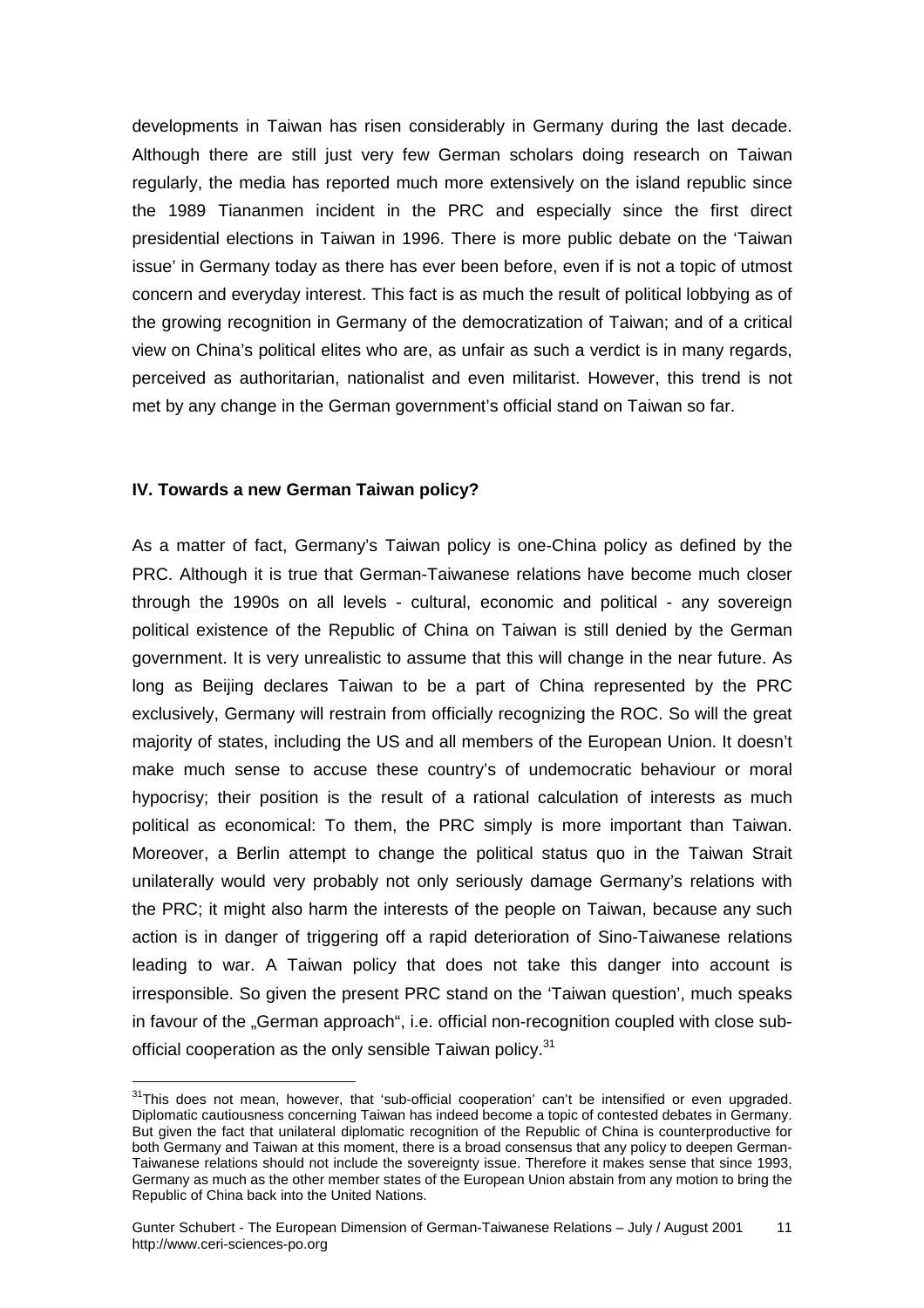Still, this approach helps at best to perpetuate the precarious situation in the Taiwan strait; it does not contribute to a sustainable and peaceful solution of the Sino-Taiwanese conflict. This directly leads to the question if it doesn't correspond to German (European) long-term interests (i.e. expansion of trade relations with the PRC and Taiwan, regional stability and democratization on the Chinese mainland) to become more actively engaged in this conflict. Obviously, such an engagement can only mean to bring in new initiatives to revitalize the dialogue between Taibei and Beijing - a dialogue that is stucked in a deadlock since former president Li Denghui's controversial 'two-states-theory' (*liangguolun*) made public in July 1999 and Chen Shuibian's election as the ROC's first DPP-nominated president in March 2000. Here one has to point at the fact that the European Union is currently working on a new profile as dialogue partner in international (not at least Asian) security issues. $32$ Distance can be a special political asset here.

Given Germanys good relations with both the PRC and Taiwan and its own history as a divided and reunified nation, the so-called 'German model' might play a prominent role in such an European endeavour to bring the negotiating process between China and Taiwan back on track.<sup>33</sup> Mutual recognition and the adherence to the principle of national unification through democratic consent at least is a plausible proposal that could be brought forward. It would mean compromise on both sides of the Taiwan strait: On the one hand, Beijing would have to accept temporary political sovereignty of the ROC. On the other hand, Taibei - which here means a DPP-led government would have to accept a one-China formula and definitely abjure from any declaration of an independent Republic of Taiwan. With both sides dedicated to a peaceful process of political negociations and to the aim of national unification excluding a special time frame, a working consensus might be found. This consensus would have to be accompanied by Beijings renunciation to use force against Taiwan and an agreement on a democratic mode to produce the ultimate decision on unification. $34$  To put it in

<sup>&</sup>lt;sup>32</sup>See "Don't Be Shy", in: *Far Eastern Economic Review*, October 26, 2000, p.30. A proactive European foreign policy in this regard has recently materialized in Korea, when a mission of acting EU-council president Göran Persson of Sweden successfully initiated a new round of talks between North and South Korea: "Drei Europäer im Schurkenstaat (Three Europeans in the rogue state)" and "Wir sind eine Wertfamilie (We are a value-family)", in: *DIE ZEIT*, 10 May 2001, p. 20.

Wertfamilie (We are a value-family), in: *DIE ZEIT*, 10 Deutschland und Taiwan: Eine entwicklungsbedürftige Beziehung? (The Federal Republic of Germany and Taiwan - A Relationship in Need of Development?), in: Schubert, Gunter/Schneider, Axel (eds.), *Taiwan and der Schwelle zum 21. Jahrhundert. Gesellschaftlicher Wandel, Probleme und Perspektiven eines asiatischen Schwellenlandes (Taiwan at the Doorstep of the 21st Century. Social Change, Problems and Perspectives of an East Asian Newly Industrialized Country),* Hamburg 1996, pp. 187-196; Schubert, Gunter, Das 'deutsche Modell' als Ausweg? Die sino-taiwanesischen Beziehungen am Ende der 90er Jahre (The 'German model' as a Way Out? - Sino-Taiwanese Relations at the End of the 1990s) , in: *Blätter für deutsche und internationale* 

<sup>&</sup>lt;sup>34</sup>Apparently, much more seems at stake for the PRC than for the ROC here. To the day, the Beijing leadership rejects a 'German model' (i.e. temporary political sovereignty of Taiwan), because it mistrusts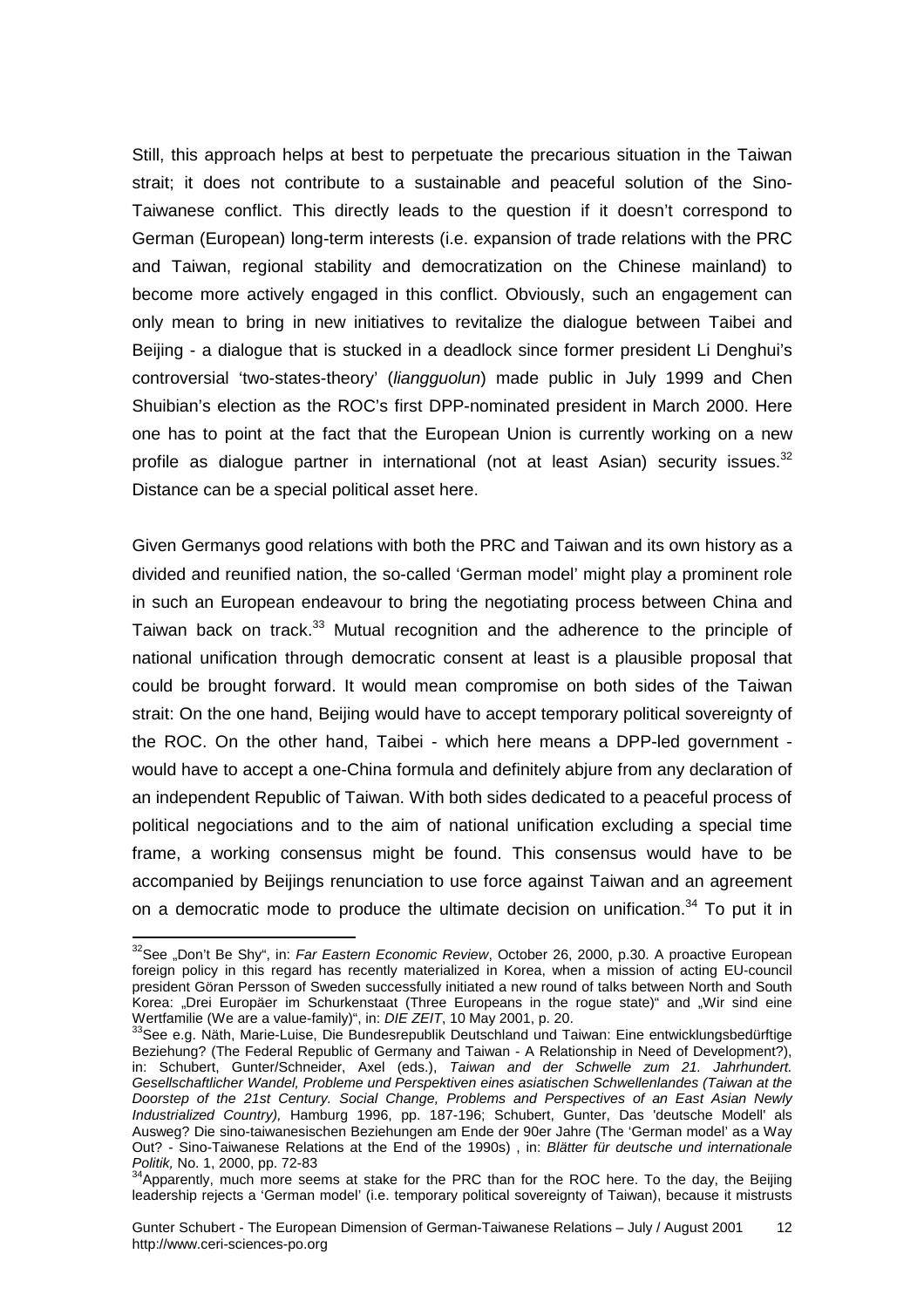other words: Any German/European attempt to initiate a new Sino-Taiwanese dialogue is very likely to have to defend the island's claim of political sovereignty (for the time being) and to convince Beijing that this does not mean European support for a definite separation of Taiwan from the Chinese mainland. As a matter of fact, there is some reason to believe that reunification will remain to be a serious option for a substantial percentage of the people of Taiwan, if the political and economic freedoms of the island are not compromised by it. $35$  It has to be noted, however, that as far as the great majority on the island is concerned, this condition can't be fulfilled by the 'one country, two systems'-formula that the Beijing government is advocating.<sup>36</sup>.

A new European policy of 'one Chinese nation, two (temporary) Chinese states' would be compatible with the 'confederation model' that was just written into the *Guomindang* party platform.<sup>37</sup> Of course, any such move would be a huge step away from the policy line that Germany/Europe is following today and certainly would meet fierce opposition from the PRC at the beginning. Still, sticking to Beijing's formula of the one-China policy won't change the current stalemate and danger of war in the Taiwan Strait an inch - neither would a policy of looking away and doing business as usual. If the European Union ever decides to actively engage in the tricky 'Taiwan question', it would have to face this truth. And it should take this decision for the sake of its own

1

the sincerity and commitment of the present Taiwanese government to work honestly for unification. However, it seems quite clear that there is no peaceful alternative to such an approach.

 $35$ As Chart 1 in the appendix shows, the percentage of those in Taiwan favouring an unspecified status quo ('status quo now, decision later') is falling lately, whereas there is a rising trend with the advocates of ultimate reunification ('status quo now, reunification later'). However, the interpretation of these figures is highly speculative. Given my personal impression of many years doing empiricial research on and in Taiwan, support for reunification with the Chinese mainland is strongly conditioned by the foregoing democratization of China. A democratic China, however, might substantially strengthen the unification camp. One should not underestimate the power of Chinese (cultural) nationalism in present-day Taiwan, if it is bound to a liberal political setting. Of course, there are also strong arguments for the existence of a mighty Taiwanese nationalism or even, as Christopher Hughes has recently suggested, for a 'postnational Taiwan' that has already done away with any nationalist homogenization project Chinese or Taiwanese. See Hughes, Christopher, Post-Nationalist Taiwan, in: Leifer, Michael (ed.), Asian Nationalism, London 2000, pp. 63-81.

<sup>&</sup>lt;sup>36</sup>According to the latest official figures (March 2001), only 16.1 per cent of the Taiwanese regard the 'one country, two systems' formula as applicable to Cross-strait relations, whereas almost 74 per cent don't think so (see appendix, chart 2.). According to a survey of late June there has been an astonishing growth of the supporter's camp to some 30 per cent, but it is too early to tell if this reflects a new trend.

<sup>37&</sup>quot;KMT adds 'confederation' concept to party platform", *China Post*, 29 June 2001; As a matter of fact, the idea of a confederation as a first step to unification with the Chinese mainland is gaining ground in Taiwan as a new inter-party approach to cross-strait relations since the beginning of 2001. See "Consensus nears on confederation", *Taipei Times*, 5 January 2001; "It's time to retire an outdated relic", *Taipei Times*, 23 February 2001. Less applicable to the Sino-Taiwanese case seems to be the so-called 'European model' of economic and subsequent political integration of Taiwan and the Chinese mainland that has been discussed quite intensively on the island since the inauguration of the Chen-administration. It was also written into Chen Shui-bian's 2001 New Year's Eve speech. See "EU is no confederation model", *Taipei Times*, 15 January 2001; "EU framework useful for ROC, PRC: Tien", *China Post*, 27 February 2001. The EU model has been especially promoted by DPP politicians and is a conceptual option for the People's First Party, too. GMD unificationists, however, have repeatedly rejected it. See Gunter Schubert, Abschied von China? - Eine politische Standortbestimmung Taiwans nach den Präsidentschaftswahlen im März 2000 (Farwell to China? - A Political Locating of Taiwan after the Presidential Elections in March 2000), in: *Asien*, No. 79, April 2001, pp. 5-32.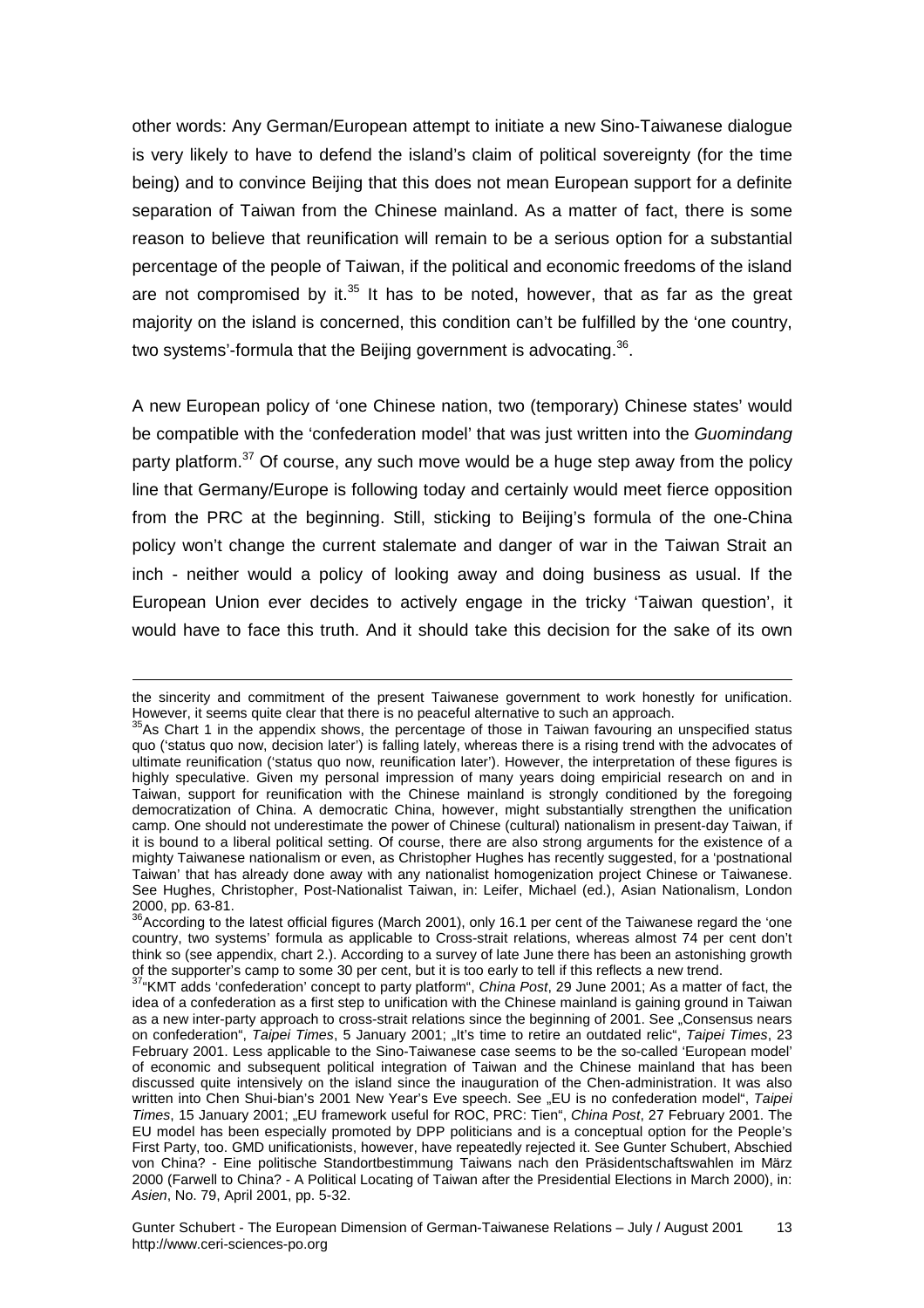long-term interests in the Asia-Pacific and the sharpening of its Common Foreign and Security Policy (Gemeinsame Außen- und Sicherheitspolitik/GASP).

In sum, a new German Taiwan policy is only imaginable as an active promotion of new dialogue initiatives to deescalate and even end the Sino-Taiwanese conflict. To bear fruit, these initiatives must both leave the ground of Beijing's one-China formula and at the same time be embedded in a coordinated European approach. It would be unwise for obvious reasons, if Germany went for it alone. A coordinated European approach, however, is preconditioned by the will of the most important EU member states Germany, France and Great Britain to create a strong political body that can stand up to China's pressure and its strategy of 'divide et impera'. As we know, there is still a long way to go for the EU to get to this point. A common European foreign policy as intended by the European Council is painfully slow in materializing. However, as the PRC leadership has at various occasions expressed its hope that Europe makes quick progress in becoming a strong actor in international politics, the governments in Berlin, Paris and London (and also in the other EU-capitals) should not be afraid of exactly doing this.

What the ROC can expect from a European engagement in the Sino-Taiwanese conflict in the first place is a new international sensitivity for the urgency of this issue that hopefully helps tipping the balance in favor of those reformers in Beijing who are ready to quite fundamentally redefine the Communist regime's one-China policy and to exclude any violent solution of the 'Taiwan question'.<sup>38</sup> Consequently, whoever wants to support those forces should perhaps have a new look on the "Taiwan question" and most of all - on the imminent danger of war in the Taiwan Strait.

*(Dr. habil. Gunter Schubert is Senior Research Fellow for East Asian Politics at the Institute of Interdiscplinary Research (FEST) in Heidelberg, Germany; he also teaches International and Comparative Politics at the Institute of Political Science at Heidelberg University. This article is based on a paper that the author presented during the conference "The Role of France and Germany in Sino-European Relations" held at Hongkong Baptist University, June 22nd-23rd, 2001.)*

 $\overline{a}$  $38$ I'm not only taking issue here with the fact that high-ranking leaders as Qian Qichen and Jiang Zemin have repepatedly declared during the recent past that 'one China' consists of both Taiwan and the PRC, thereby seemingly flexibilising their former position that Taiwan is a part of 'one China' exclusively represented by the PRC. Personal information given to the author form different sources within the PRC during the last years indicate that the Chinese leadership's debate on the Taiwan issue has become much less dogmatic as it constantly appears in official statements and documents.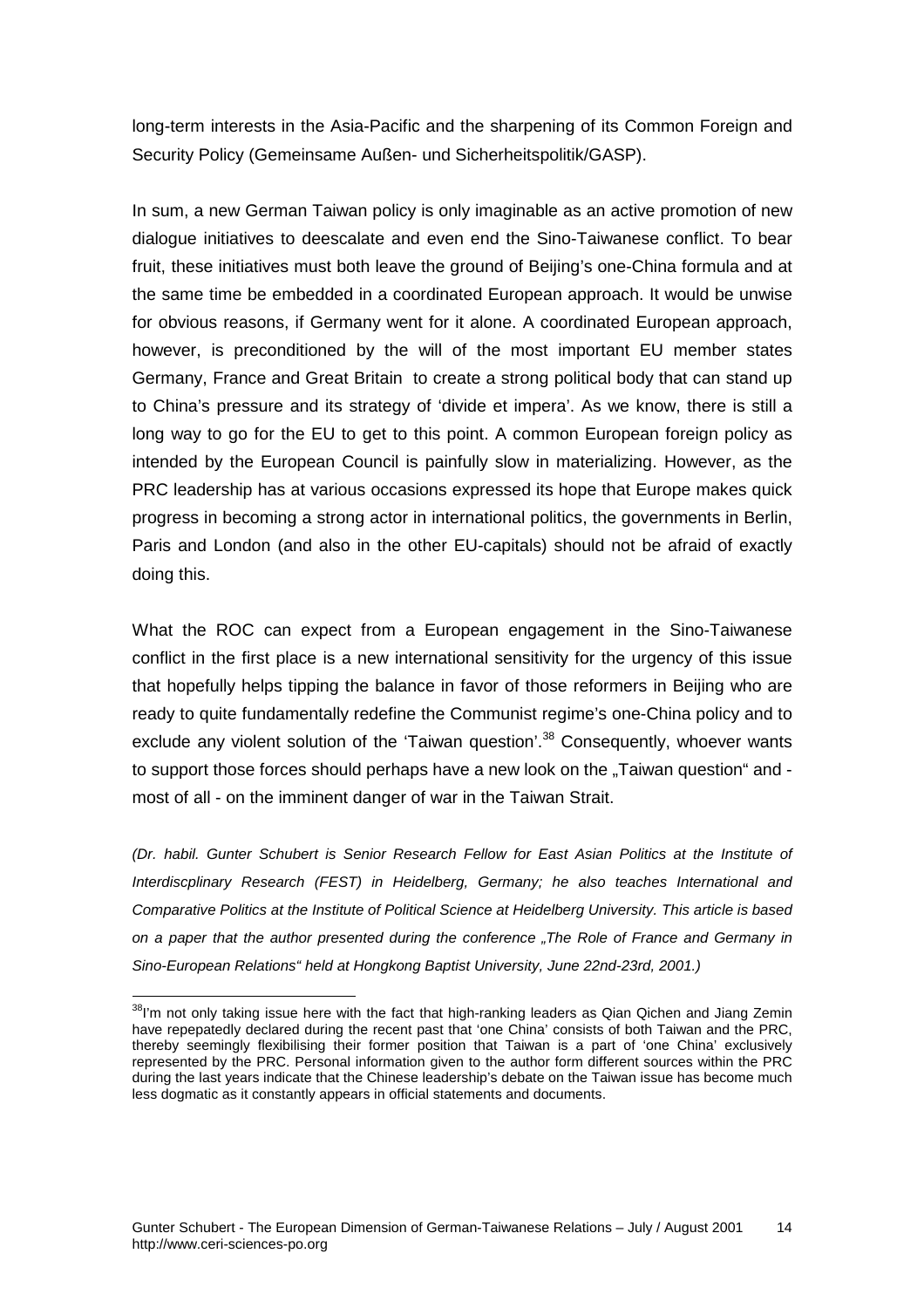### **APPENDIX**

| <b>CODE</b>  | <b>COUNTRY NAME</b>                    |                | <b>TOTAL TRADE</b> |                        |                  | <b>EXPORT</b>   |                      | <b>IMPORT</b>  |                 |                      |  |
|--------------|----------------------------------------|----------------|--------------------|------------------------|------------------|-----------------|----------------------|----------------|-----------------|----------------------|--|
| NO.          |                                        | <b>RANKING</b> | <b>AMOUNT</b>      | <b>SHARE</b><br>$(\%)$ | <b>RANKING</b>   | <b>AMOUNT</b>   | <b>SHARE</b><br>(% ) | <b>RANKING</b> | <b>AMOUNT</b>   | <b>SHARE</b><br>(% ) |  |
| <b>TOTAL</b> |                                        |                | 288,321,980,258    | 100.000                |                  | 148,317,080,750 | 100.000              |                | 140,004,899,508 | 100.000              |  |
| US           | <b>IUNITED STATES</b>                  | -1             | 59,939,644,440     | 20.789                 | 1                | 34,814,299,053  | 23.473               | $\overline{2}$ | 25,125,345,387  | 17.946               |  |
| IJР          | <b>JAPAN</b>                           | $\overline{2}$ | 55, 157, 906, 742  | 19.131                 | $\mathbf{3}$     | 16,600,951,771  | 11.193               | $\mathbf{1}$   | 38,556,954,971  | 27.540               |  |
| HK           | <b>HONG KONG</b>                       | $\mathbf{3}$   | 33,523,141,485     | 11.627                 | $\boldsymbol{2}$ | 31,337,816,813  | 21.129               | 13             | 2,185,324,672   | 1.561                |  |
| KR           | KOREA, REPUBLIC OF                     | 4              | 12,895,580,089     | 4.473                  | 9                | 3,907,641,288   | 2.635                | 3              | 8,987,938,801   | 6.420                |  |
| SG           | SINGAPORE                              | 5              | 10,470,774,070     | 3.632                  | 4                | 5,457,125,668   | 3.679                | $\overline{7}$ | 5,013,648,402   | 3.581                |  |
| CN           | <b>CHINA</b>                           | 6              | 10,440,977,579     | 3.621                  | $\bf 8$          | 4,217,865,768   | 2.844                | 4              | 6,223,111,811   | 4.445                |  |
| DE           | GERMANY, FEDERAL<br><b>REPUBLIC OF</b> | $\overline{7}$ | 10,426,861,829     | 3.616                  | 6                | 4,884,967,220   | 3.294                | 5              | 5,541,894,609   | 3.958                |  |
| MY.          | <b>IMALAYSIA</b>                       | 8              | 8,936,882,961      | 3.100                  | 10               | 3,611,609,762   | 2.435                | 6              | 5,325,273,199   | 3.804                |  |
| NL.          | <b>INETHERLANDS</b>                    | 9              | 7,021,079,616      | 2.435                  | $\sqrt{5}$       | 4,933,792,201   | 3.327                | 14             | 2,087,287,415   | 1.491                |  |
| PН           | PHILIPPINES                            | 10             | 6,629,323,316      | 2.299                  | 11               | 3,035,568,687   | 2.047                | 8              | 3,593,754,629   | 2.567                |  |
| GB           | <b>IUNITED KINGDOM</b>                 | 11             | 6,446,212,943      | 2.236                  | $\overline{7}$   | 4,508,947,824   | 3.040                | 15             | 1,937,265,119   | 1.384                |  |

## **TABLE 1: THE 20 BIGGEST TRADE PARTNERS OF THE ROC IN 2000 (IN US\$)**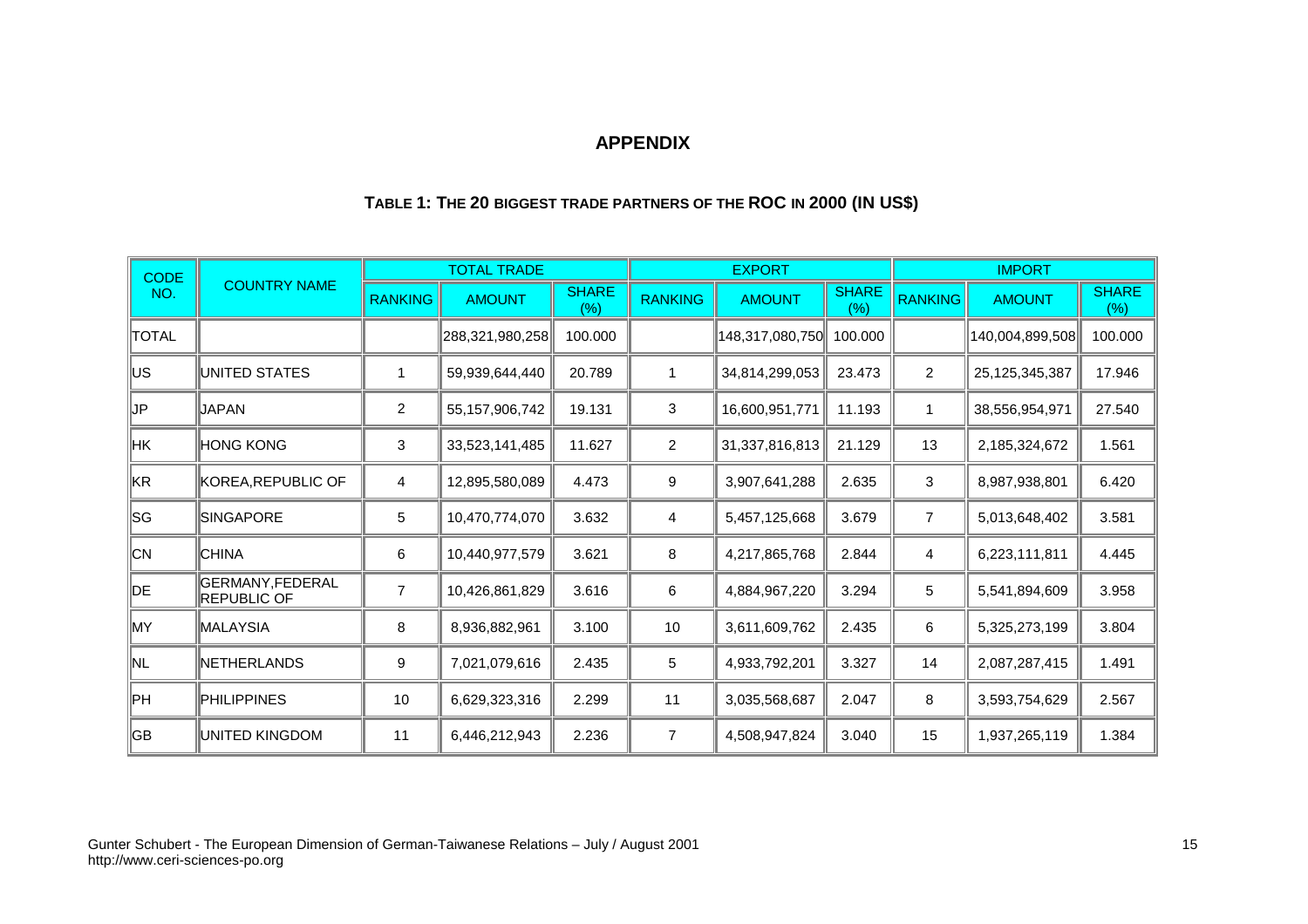| ∥TH            | THAILAND          | 12 | 5,330,037,474 | 1.849 | 12 | 2,562,165,795 | 1.727 | 11 | 2,767,871,679 | 1.977 |
|----------------|-------------------|----|---------------|-------|----|---------------|-------|----|---------------|-------|
| ∥AU            | <b>AUSTRALIA</b>  | 13 | 5,329,303,282 | 1.848 | 14 | 1,827,887,115 | 1.232 | 9  | 3,501,416,167 |       |
| ∥ID            | <b>IINDONESIA</b> | 14 | 4,749,036,775 | 1.647 | 15 | 1,734,016,350 | 1.169 | 10 | 3,015,020,425 | 2.154 |
| $\mathbb{F}R$  | <b>IFRANCE</b>    | 15 | 3,467,516,427 | 1.203 | 17 | 1,637,506,082 | 1.104 | 16 | ,830,010,345  | 1.307 |
| ∥CA            | <b>CANADA</b>     | 16 | 3,155,567,852 | 1.094 | 13 | 1,882,115,350 | 1.269 | 20 | 273,452,502,  | 0.910 |
| ∥SA            | ISAUDI ARABIA     | 17 | 3,041,290,267 | 1.055 | 37 | 350,823,337   | 0.237 | 12 | 2,690,466,930 | 1.922 |
| ⊪т             | ∥ITALY            | 18 | 2,875,801,295 | 0.997 | 18 | 1,484,421,971 | 1.001 | 18 | 1,391,379,324 | 0.994 |
| $\parallel$ )) | <b>IOTHER</b>     | 19 | 2,842,819,054 | 0.986 | 20 | 1,172,071,537 | 0.790 | 17 | 1,670,747,517 | 1.193 |
| ∥VN            | VIET NAM          | 20 | 2,132,238,312 | 0.740 | 16 | 1,663,391,721 | 1.122 | 33 | 468,846,591   | 0.335 |

(Source: Board of Foreign Trade, Ministry of Economic Affairs, ROC)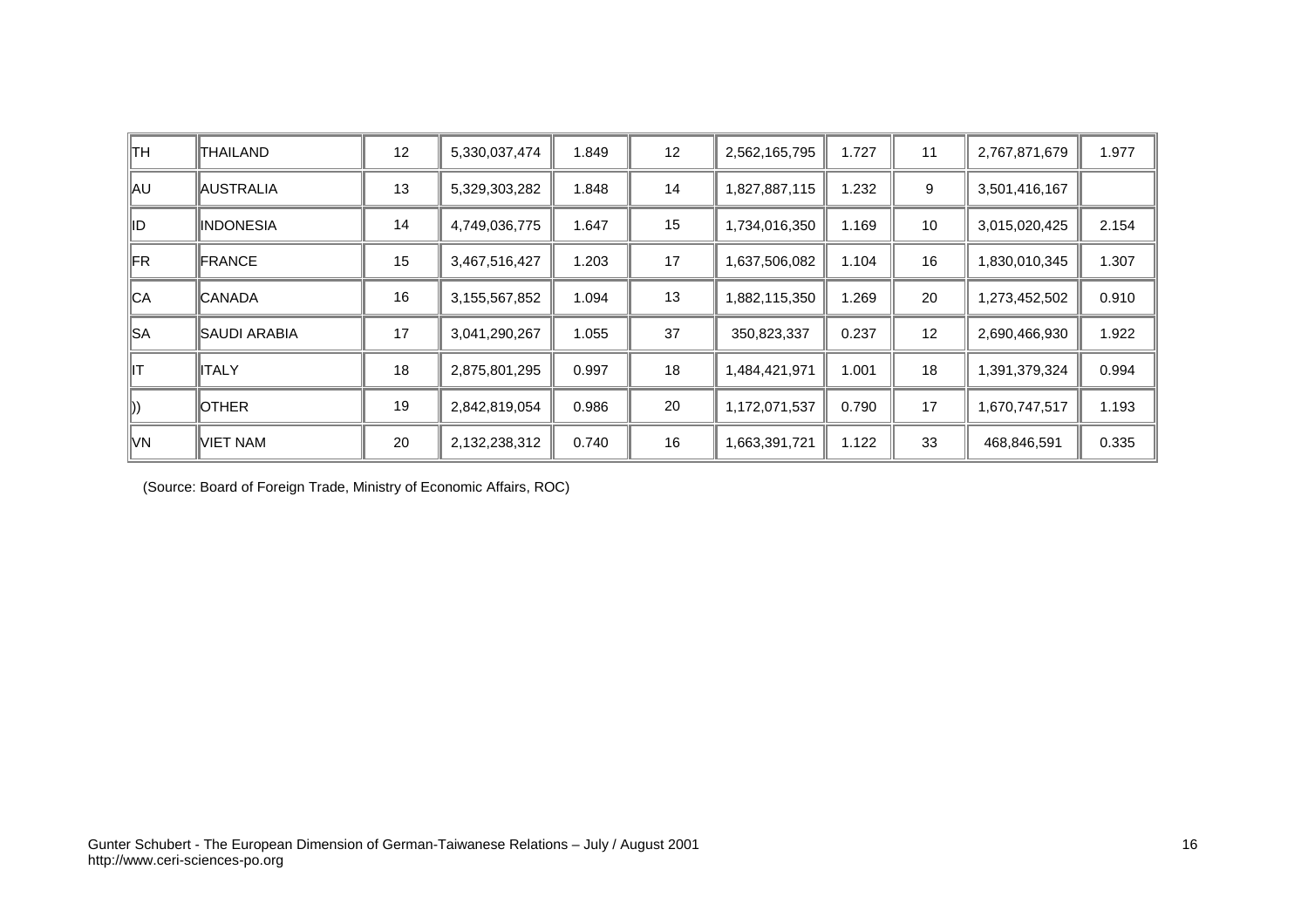|                                     |                | <b>TOTAL TRADE</b> | <b>EXPORTS</b> |                |               |                | <b>IMPORTS</b> |                | <b>SURPLUS / DEFICIT</b> |                  |                |             |
|-------------------------------------|----------------|--------------------|----------------|----------------|---------------|----------------|----------------|----------------|--------------------------|------------------|----------------|-------------|
| <b>ICOUNTRY NAME</b>                | 1999           | 2000               | <b>Growth</b>  | 1999           | 2000          | Growth         | 1999           | 2000           | <b>Growth</b>            | 1999             | 2000           | Growth      |
|                                     | $01 - 12$      |                    | Rate<br>(%)    | $01 - 12$      |               | Rate<br>$(\%)$ | $01 - 12$      |                | Rate<br>(% )             | $01 - 12$        |                | Rate<br>(%) |
| leu                                 | 33,482,983,905 | 37,637,968,127     | 12.409         | 19,060,160,189 | 22,156,356,86 | 16.244         | 14,422,823,716 | 15,481,611,259 | 7.341                    | 4,637,336,473    | 6,674,745,609  | 43.935      |
| ∥AUSTRIA                            | 608,437,300    | 659,887,788        | 8.456          | 313,457,237    | 415,959,503   | 32.701         | 294,980,063    | 243,928,285    | $-17.307$                | 18,477,174       | 172,031,218    | 831.047     |
| <b>BELGIUM</b>                      | 1.264.091.062  | 1.446.679.490      | 14.444         | 746.323.215    | 897.012.742   | 20.191         | 517.767.847    | 549.666.748    | 6.161                    | 228,555,368      | 347,345,994    | 51.975      |
| GERMANY,FED.<br><b>IREPUBLIC OF</b> | 9,388,928,601  | 10,426,861,829     | 11.055         | 4,076,494,864  | 4,884,967,220 | 19.833         | 5,312,433,737  | 5,541,894,609  | 4.319                    | 1,235,938,873    | -656,927,389   | $-46.848$   |
| <b>IDENMARD</b>                     | 496,194,990    | 610,239,635        | 22.984         | 297,314,695    | 425,739,710   | 43.195         | 198,880,295    | 184,499,925    | $-7.231$                 | 98,434,400       | 241,239,785    | 145.077     |
| <b>SPAIN</b>                        | 1.040.013.223  | 1.140.171.622      | 9.630          | 768.346.301    | 836.839.783   | 8.914          | 271.666.922    | 303.331.839    | 11.656                   | 496,679,379      | 533,507,944    | 7.415       |
| FINLAND                             | 519,178,200    | 738,367,896        | 42.219         | 227,346,638    | 303,951,816   | 33.695         | 291,831,562    | 434,416,080    | 48.858                   | $-64,484,924$    | -130,464,264   | 102.317     |
| FRANCE                              | 3,471,304,241  | 3,467,516,427      | $-0.109$       | 1,584,082,258  | 1,637,506,082 | 3.373          | 1,887,221,983  | 1,830,010,345  | $-3.032$                 | $-303, 139, 725$ | $-192,504,263$ | $-36.497$   |
| UNITED KINGDOM                      | 5,550,549,580  | 6,446,212,943      | 16.136         | 3,830,220,638  | 4,508,947,824 | 17.720         | 1,720,328,942  | 1,937,265,119  | 12.610                   | 12,109,891,696   | 2,571,682,705  | 21.887      |
| <b>GREECE</b>                       | 194,679,250    | 195,936,728        | 0.646          | 179,051,330    | 174,323,330   | $-2.641$       | 15,627,920     | 21,613,398     | 38.300                   | 163,423,410      | 152,709,932    | $-6.556$    |
| IRELAND                             | 897,929,462    | 809,197,310        | $-9.882$       | 741,874,933    | 649,635,048   | $-12.433$      | 156,054,529    | 159,562,262    | 2.248                    | 585,820,404      | 490,072,786    | $-16.344$   |
| ∥ITALY                              | 2,634,841,806  | 2,875,801,295      | 9.145          | 1,326,489,908  | 1,484,421,971 | 11.906         | 308,351,898    | 1,391,379,324  | 6.346                    | 18,138,010       | 93,042,647     | 412.971     |
| LUXEMBOURG                          | 210,790,690    | 397,846,364        | 88.740         | 196,559,355    | 387,561,664   | 97.173         | 14,231,335     | 10,284,700     | $-27.732$                | 182.328.020      | 377,276,964    | 106.922     |
| NETHERLANDS                         | 5,919,977,418  | 7,021,079,616      | 18.600         | 4,214,301,804  | 4,933,792,201 | 17.073         | 1,705,675,614  | 2,087,287,415  | 22.373                   | 2,508,626,190    | 2,846,504,786  | 13.469      |
| <b>PORTUGAL</b>                     | 165,356,458    | 161,740,009        | $-2.187$       | 140,222,588    | 136,771,579   | $-2.461$       | 25,133,870     | 24,968,430     | $-0.658$                 | 115,088,718      | 111,803,149    | $-2.855$    |
| <b>SWEDEN</b>                       | 1,120,711,624  | 1,240,429,175      | 10.682         | 418,074,425    | 478,926,395   | 14.555         | 702,637,199    | 761,502,780    | 8.378                    | -284,562,774     | $-282,576,385$ | $-0.698$    |

# **TABLE 2: TAIWAN'S TRADE WITH EU MEMBER STATES 1999-2000 (IN US\$)**

(Source: Directorate General of Customs, Ministry of Finance, ROC)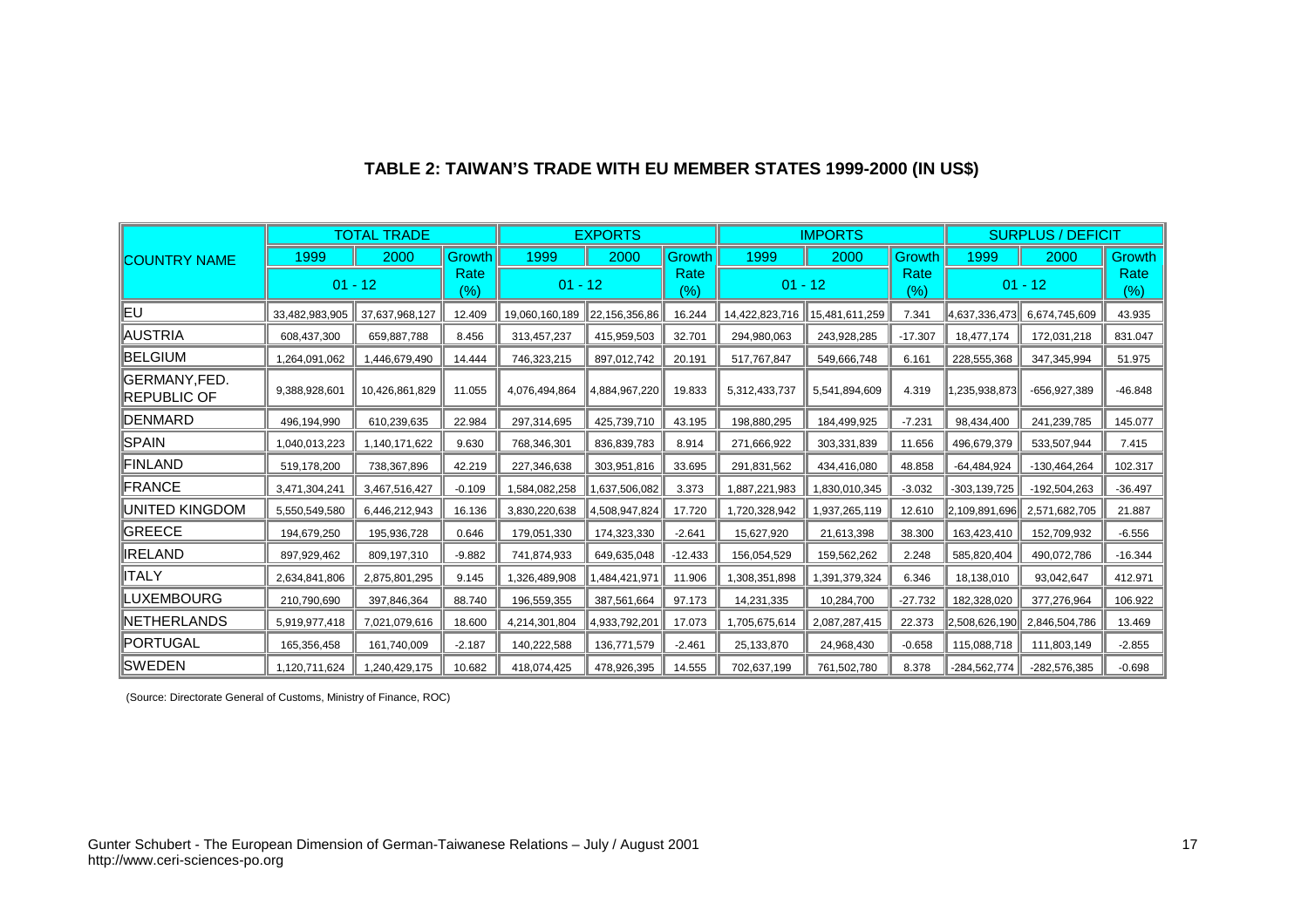|                 | <b>TOTAL TRADE</b> | <b>EXPORTS</b> | <b>IMPORTS</b> | <b>SURPLUS/</b><br><b>DEFICIT</b>           |
|-----------------|--------------------|----------------|----------------|---------------------------------------------|
| 1991            | 6,881,887,181      | 3,868,688,392  | 3,013,198,789  | 855,489,603                                 |
| 1992            | 7,523,599,910      | 3,599,028,908  | 3,924,571,002  | $-325,542,094$                              |
| Growth Rate (%) | 9.325              | -6.970         | 30.246         | $-138.053$                                  |
| 1993            | 7,724,102,306      | 3,503,937,598  | 4,220,164,708  | 716,227,110<br>$\qquad \qquad \blacksquare$ |
| 1994            | 8,035,324,116      | 3,251,224,668  | 4,784,099,448  | -1,532,874,780                              |
| Growth Rate (%) | 4.029              | $-7.212$       | 13.363         | 114.021                                     |
| 1995            | 9,522,223,073      | 3,839,090,991  | 5,683,132,082  | $-1,844,041,091$                            |
| 1996            | 8,667,229,885      | 3,644,003,252  | 5,023,226,633  | $-1,379,223,381$                            |
| Growth Rate (%) | -8.979             | $-5.082$       | $-11.612$      | $-25.206$                                   |
| 1997            | 9,059,504,329      | 3,690,460,305  | 5,369,044,024  | -1,678,583,719                              |
| 1998            | 9,233,222,879      | 4,084,376,920  | 5,184,845,959  | $-1,064,469,039$                            |
| Growth Rate (%) | 1.918              | 10.674         | $-4.101$       | -36.585                                     |
| 1999            | 9,388,928,601      | 4,076,494,864  | 5,312,433,737  | $-1,235,938,873$                            |
| 2000            | 10,426,861,829     | 4,884,967,220  | 5,541,894,609  | 656,927,389<br>Ē,                           |
| Growth Rate (%) | 11.055             | 19.833         | 4.319          | -46.848                                     |

### **TABLE 3: GERMAN-TAIWAN TRADE 1991-2000 (IN US\$)**

(Source: Directorate General of Customs, Ministry of Finance, ROC)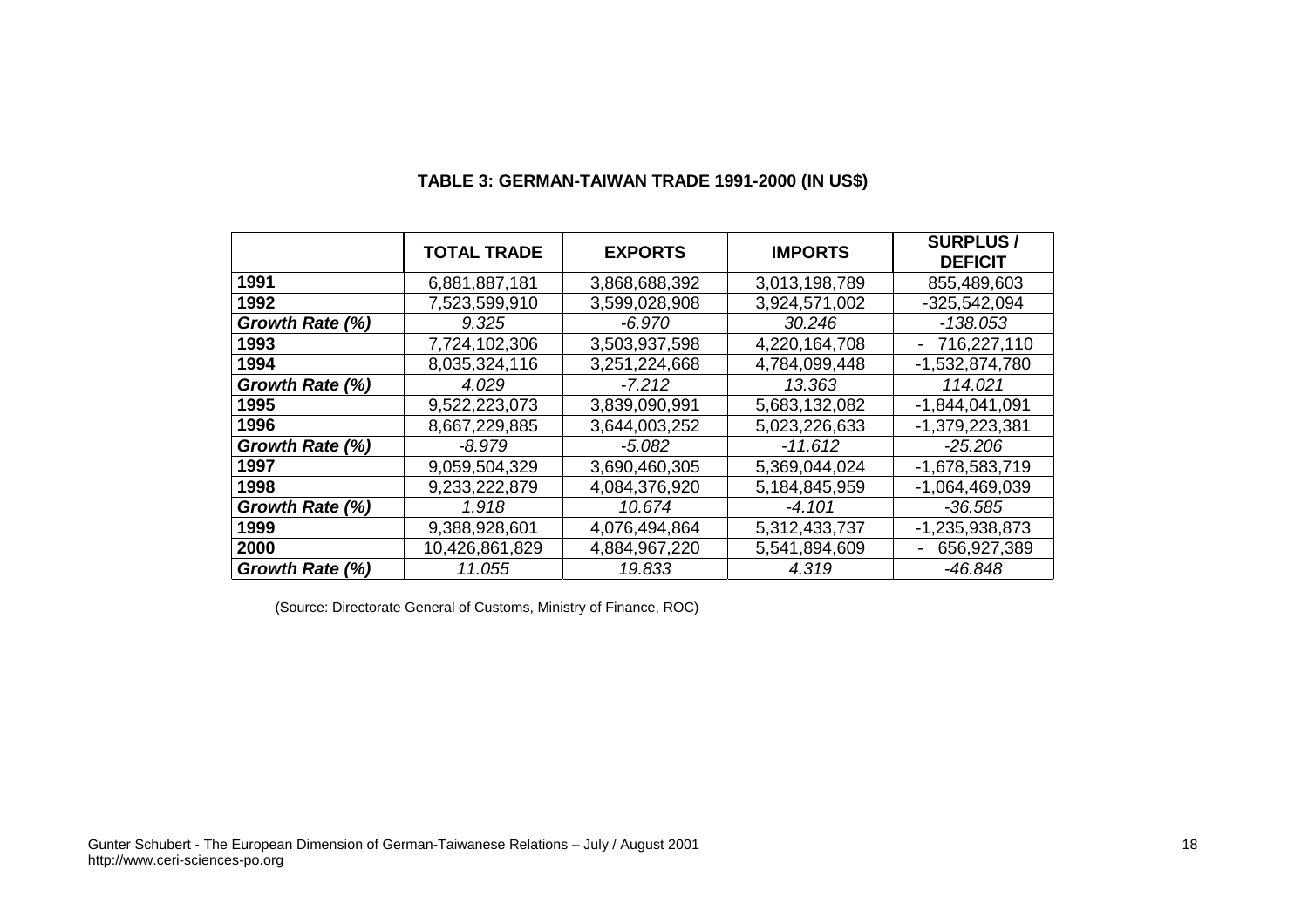| Year      | UK    | Germany | France | <b>Netherlands</b> | <b>Subtotals</b> | EU    | <b>Total Inward</b> |
|-----------|-------|---------|--------|--------------------|------------------|-------|---------------------|
|           |       |         |        |                    |                  |       | Investment          |
| 1952-1989 | 32.2  | 17.4    | 6.9    | 45.3               | 56.5             | 61.9  | 1,095.0             |
| 1990      | 8.9   | 3.8     | 1.7    | 5.0                | 19.4             | 20.9  | 230.2               |
| 1991      | 4.4   | 2.0     | 0.6    | 5.5                | 12.5             | 14.1  | 177.8               |
| 1992      | 1.1   | 1.7     | 2.8    | 6.9                | 12.5             | 15.0  | 146.1               |
| 1993      | 5.9   | 3.4     | 0.8    | 8.6                | 18.6             | 19.7  | 121.3               |
| 1994      | 3.0   | 9.1     | 1.3    | 8.0                | 21.5             | 22.8  | 163.1               |
| 1995      | 19.5  | 2.4     | 0.2    | 7.5                | 29.6             | 32.6  | 292.5               |
| 1996      | 3.6   | 3.8     | 0.9    | 2.9                | 11.1             | 18.6  | 246.1               |
| 1997      | 9.1   | 6.7     | 0.8    | 10.4               | 26.9             | 37.9  | 426.7               |
| 1998      | 7.5   | 6.3     | 0.5    | 12.5               | 26.9             | 33.4  | 373.9               |
| 1999      | 14.3  | 2.9     | 1.5    | 19.3               | 38.1             | 44.1  | 477.1               |
| 2000      | 68.4  | 2.7     | 2.8    | 31.1               | 105.0            | 117.1 | 706.8               |
| 1990-2000 | 145.7 | 44.8    | 14.1   | 117.6              | 322.2            | 376.3 | 3,361.6             |

#### **TABLE 4: TAIWAN'S INWARD INVESTMENT FROM MAJOR EU MEMBER STATES (IN 10 MILLION US\$)**

(Source: Investment Commission, Ministry of Finance, ROC)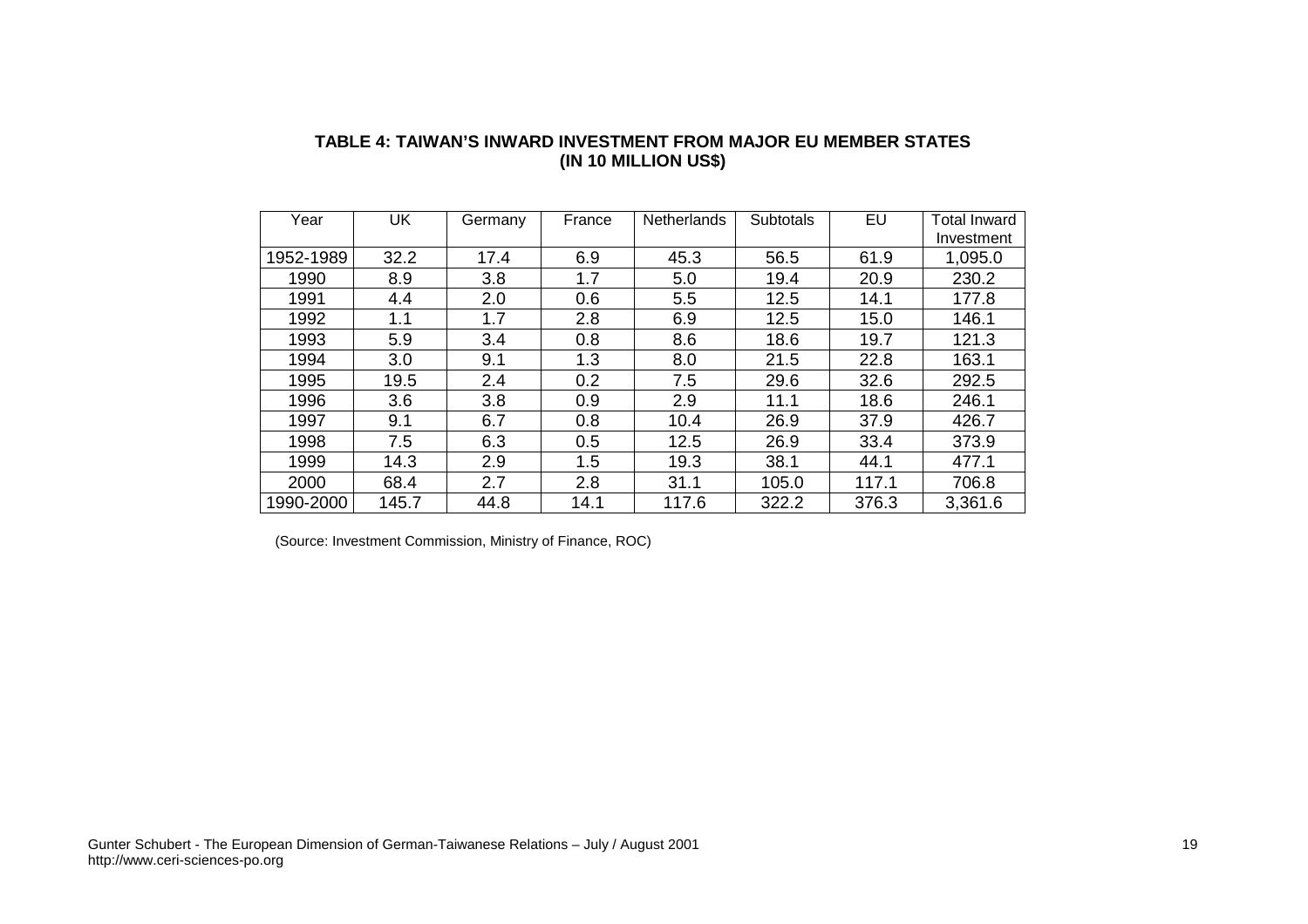## **TABLE 5: TAIWAN'S APPROVED OUTWARD INVESTMENT BY SELECTED COUNTRIES (IN 1.000 US\$)**

| Year |      | <b>Hong Kong</b> |                   | Japan   |      | <b>U.S.A.</b> |      | <b>United Kindom</b> |      | Germany |      | <b>France</b> |                   | <b>Netherland</b> |      | Total     |
|------|------|------------------|-------------------|---------|------|---------------|------|----------------------|------|---------|------|---------------|-------------------|-------------------|------|-----------|
|      | Case | Amount           | Case              | Amount  | Case | Amount        | Case | Amount               | Case | Amount  | Case | Amount        | Case              | Amount            | Case | Amount    |
| 1991 | 49   | 199.630          |                   | 3,431   | 127  | 297,795       | 4    | 14,572               |      | 3.815   |      | .020          |                   | 6.679             | 364  | ,656,030  |
| 1992 | 53   | 54.447           | 18                | 5,321   | 84   | 193.026       | 8    | 4.435                | 13   | 15.209  | 4    | 2,861         |                   | 9.690             | 300  | 887,259   |
| 1993 | 79   | 161.918          | $12 \overline{ }$ | 63.297  | 86   | 529,063       | 10   | 237.918              | 8    | 5.271   | --   | $- -$         | 6                 | 10.383            | 326  | .660,935  |
| 1994 | 47   | 127.284          | 15                | 22.731  | 70   | 143,884       | 6    | 16,852               |      | .773    | ົ    | 180           |                   | 271               | 324  | .616.764  |
| 1995 | 50   | 99,555           | $12 \overline{ }$ | 8,811   | 97   | 248,213       |      | 8.215                |      | 5.169   |      | 882           |                   | 20,410            | 339  | .356,878  |
| 1996 | 37   | 59.927           | 19                | 6,798   | 174  | 271,329       |      | 6.128                |      | 3,984   | ົ    | 243           |                   | 217               | 470  | 2,165,404 |
| 1997 | 57   | 141.593          | 26                | 32.342  | 335  | 547.416       | 12   | 13.412               |      | 3.821   | ົ    | 127           | 6                 | .113              | 759  | 2,893,826 |
| 1998 | 48   | 68.643           | 36                | 29.596  | 402  | 598,666       | 19   | 9.724                |      | 6.394   |      | 6.488         | $12 \overline{ }$ | 8.574             | 897  | 3,296,302 |
| 1999 | 51   | 100.318          | 23                | 121.867 | 345  | 445.081       | 14   | 10.263               | o    | 21.313  |      | .790          | 12                | 17.800            | 774  | 3,269,013 |
| 2000 | 53   | 47.512           | 39                | 312,222 | 801  | 861,638       | 15   | 31.250               |      | 8,635   |      | .669          | 6                 | 3,245             | .391 | 5,077,062 |

(Source: Commerce Department (Frankfurt), Taipeh-Representation in Germany, Munich branch)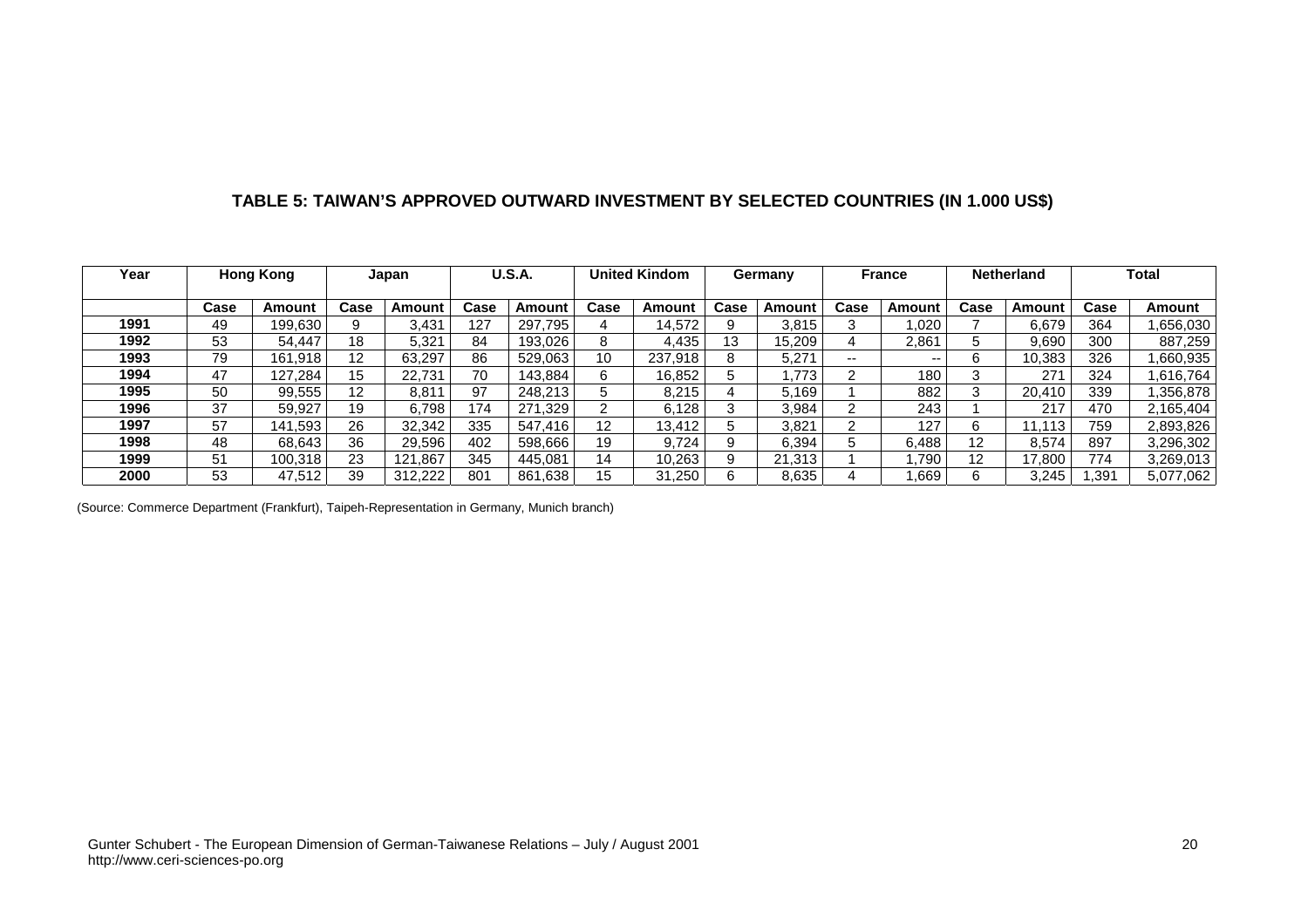|                       | 1999   | 1998    | 1997    | 1996    |
|-----------------------|--------|---------|---------|---------|
| <b>USA</b>            | 31,043 | 30,855  | 30,487  | 32,702  |
| <b>Australia</b>      | 5,885  | 6,411   | 7,497   | 9,684   |
| <b>United Kingdom</b> | 13,000 | 6,173   | 6,414   | 5,095   |
| Japan                 | 5,067  | 5,171   | 5,500   | 5,766   |
| Germany               | 1,443  | 1,442   | 1,372   | 1,368   |
| Canada                | 733    | 647     | 580     | 5,718   |
| <b>South Africa</b>   | 500    | 633     | 514     | 408     |
| <b>France</b>         | 1,500  | 590     | $\ast$  | 571     |
| <b>Philippines</b>    | 500    | 550     | 500     | 460     |
| <b>New Zealand</b>    | 459    | 498     | 632     |         |
| <b>Switzerland</b>    | 193    | 193     | $\star$ | 11      |
| <b>Italy</b>          | 133    | 159     | 152     | $\star$ |
| Spain                 | 148    | 150     | $\star$ | $\star$ |
| <b>CIS</b>            | 121    | 142     | $\star$ | $\star$ |
| <b>Netherlands</b>    | 53     | 53      | 58      | 40      |
| <b>Belgium</b>        | 88     | 88      | 97      | 106     |
| <b>South Korea</b>    | 44     | $\star$ | $\star$ | $\star$ |
| Saudi Arabia          | 1      | $\star$ | $\star$ | $\star$ |
| <b>Thailand</b>       | 133    | $\star$ | $\star$ | $\star$ |
| <b>Sweden</b>         | 19     | $\star$ | $\star$ | $\star$ |
| <b>Austria</b>        | 194    | $\star$ | $\star$ | $\star$ |
| <b>Total</b>          | 61,257 | 53,755  | 53,803  | 61,929  |

### **TABLE 6: OVERSEAS ENROLLMENT OF TAIWAN STUDENTS 1996-1999**

\* Not available (Source: Ministry of Education, ROC)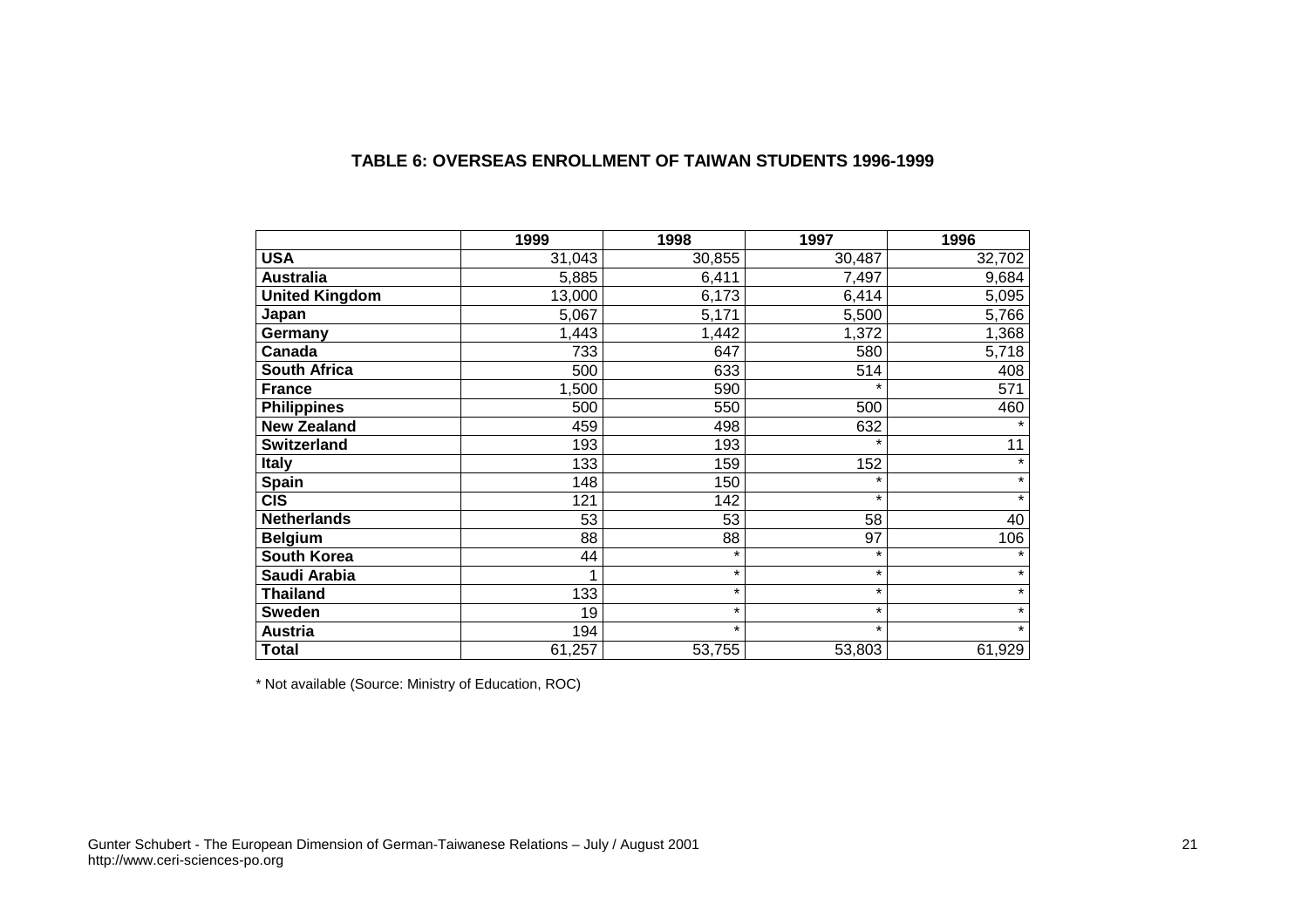### **GRAPH 1:**